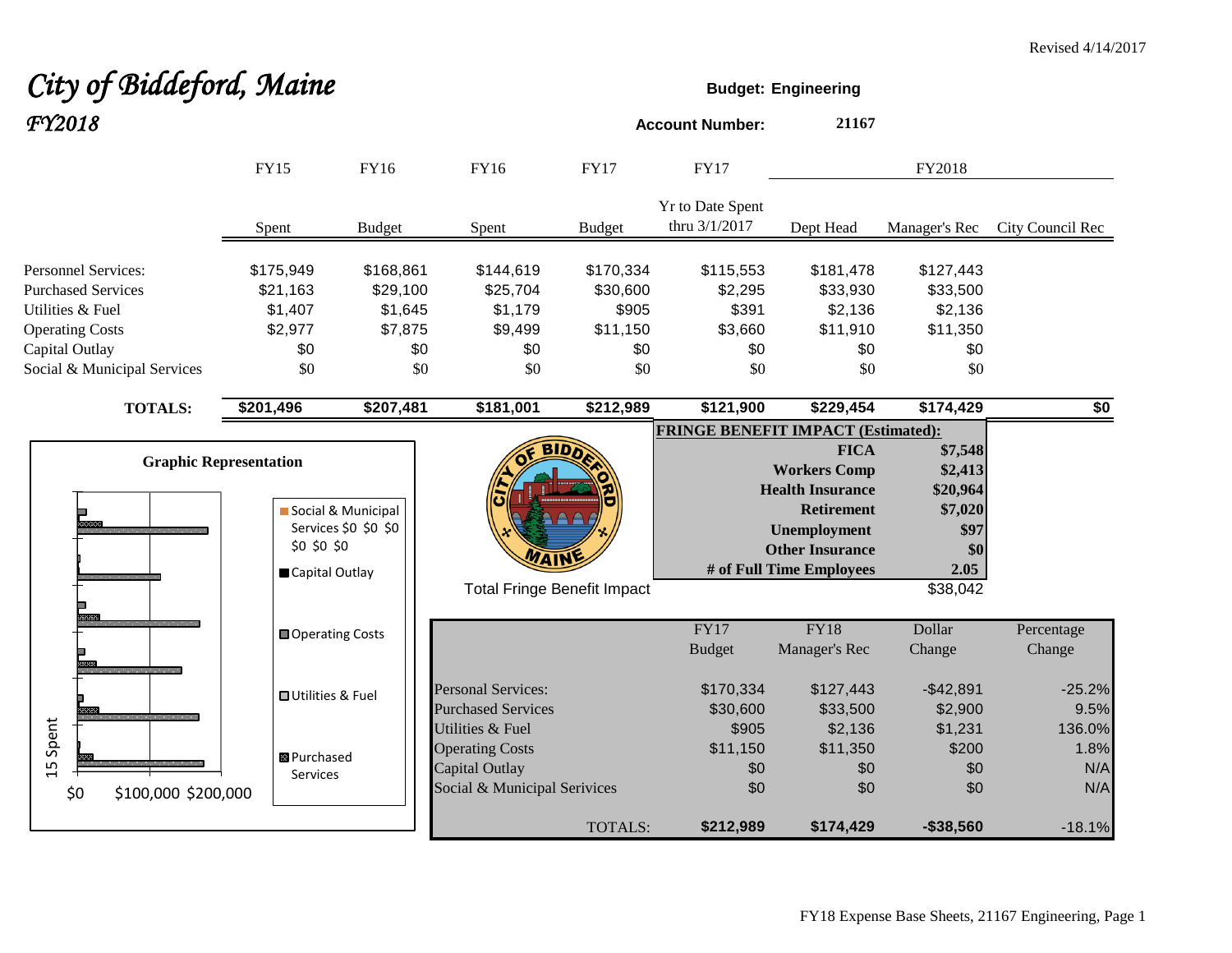# FY2018 Personnel Services

| Account       |                                     | <b>FY15</b> | FY16          | <b>FY16</b> | <b>FY17</b>   | <b>FY17</b>             | FY2018    |           |
|---------------|-------------------------------------|-------------|---------------|-------------|---------------|-------------------------|-----------|-----------|
| Number        | Description                         | Spent       | <b>Budget</b> | Spent       | <b>Budget</b> | <b>Yr to Date Spent</b> | Dept Head | Mgr's Rec |
|               | 60101 Dept Manager Salary Exp       | \$26,404    | \$27,095      | \$27,220    | \$27,262      | \$18,005                | \$27,719  | \$27,719  |
|               | 60102 Mid Mgmt Hrly Employee Wag    | \$102,012   | \$89,422      | \$78,941    | \$101,397     | \$66,629                | \$101,318 | \$96,039  |
|               | 60111 Overtime Wage Expense         | \$949       | \$0           | \$0         | \$0           | \$0                     | \$1,464   | \$1,000   |
|               | 60129 Insurance Buyout Pay          | \$150       | \$150         | \$150       | \$150         | \$75                    | \$0       | \$0       |
|               | 60201 FICA/Medicare-ER Share Exp    | \$9,576     | \$9,019       | \$7,763     | \$7,266       | \$6,185                 | \$10,106  | \$0       |
|               | 60202 MPERS-Employer Share Exp      | \$2,282     | \$6,227       | \$3,554     | \$5,609       | \$5,625                 | \$8,606   | \$0       |
|               | 60203 457 Plan-Employer Share Exp   | \$2,603     | \$1,226       | \$1,808     | \$1,179       | \$1,280                 | \$1,534   | \$0       |
|               | 60210 HPHC Ins Employer Share Exp   | \$29,478    | \$31,695      | \$21,659    | \$24,334      | \$15,974                | \$25,365  | \$0       |
|               | 60212 S-T Disability ER Share Exp   | \$66        | \$56          | \$48        | \$44          | \$39                    | \$62      | \$0       |
|               | 60213 L-T Disability ER Share Exp   | \$334       | \$371         | \$313       | \$338         | \$314                   | \$464     | \$0       |
|               | 60216 Delta Dental ER Share         | \$0         | \$0           | \$0         | \$0           | \$0                     | \$0       | \$0       |
|               | 60217 RHSA Plan ER Share            | \$0         | \$0           | \$0         | \$0           | \$605                   | \$1,365   | \$0       |
|               | 60230 Clothing/Uniforms Expense     | \$599       | \$900         | \$763       | \$600         | \$424                   | \$900     | \$450     |
|               | 60251 Conferences/Training Expense  | \$610       | \$700         | \$594       | \$650         | \$299                   | \$850     | \$650     |
|               | 60252 Travel/Mileage Expense        | \$601       | \$750         | \$790       | \$750         | \$0                     | \$890     | \$750     |
|               | 60256 Dues/Memberships Expense      | \$105       | \$500         | \$386       | \$300         | \$0                     | \$300     | \$300     |
|               | 60257 Professional License Fees Exp | \$180       | \$750         | \$630       | \$455         | \$100                   | \$535     | \$535     |
| <b>Totals</b> |                                     | \$175,949   | \$168,861     | \$144,619   | \$170,334     | \$115,553               | \$181,478 | \$127,443 |
|               | <b>FY2018 Purchased Services</b>    |             |               |             |               |                         |           |           |
| Account       |                                     | <b>FY15</b> | <b>FY16</b>   | <b>FY16</b> | <b>FY17</b>   | <b>FY17</b>             | FY2018    |           |
| Number        | Description                         | Spent       | <b>Budget</b> | Spent       | <b>Budget</b> | <b>Yr to Date Spent</b> | Dept Head | Mgr's Rec |
|               | 60304 Registry of Deeds Fee Expense | \$64        | \$100         | \$31        | \$100         | \$10                    | \$100     | \$100     |
|               | 60306 Other Prof/Consult Srvs Exp   | \$19,704    | \$29,000      | \$24,209    | \$29,000      | \$748                   | \$31,430  | \$31,000  |
|               | 60310 Service Contracts Expense     | \$1,395     | \$0           | \$1,464     | \$1,500       | \$1,537                 | \$2,400   | \$2,400   |
| <b>Totals</b> |                                     | \$21,163    | \$29,100      | \$25,704    | \$30,600      | \$2,295                 | \$33,930  | \$33,500  |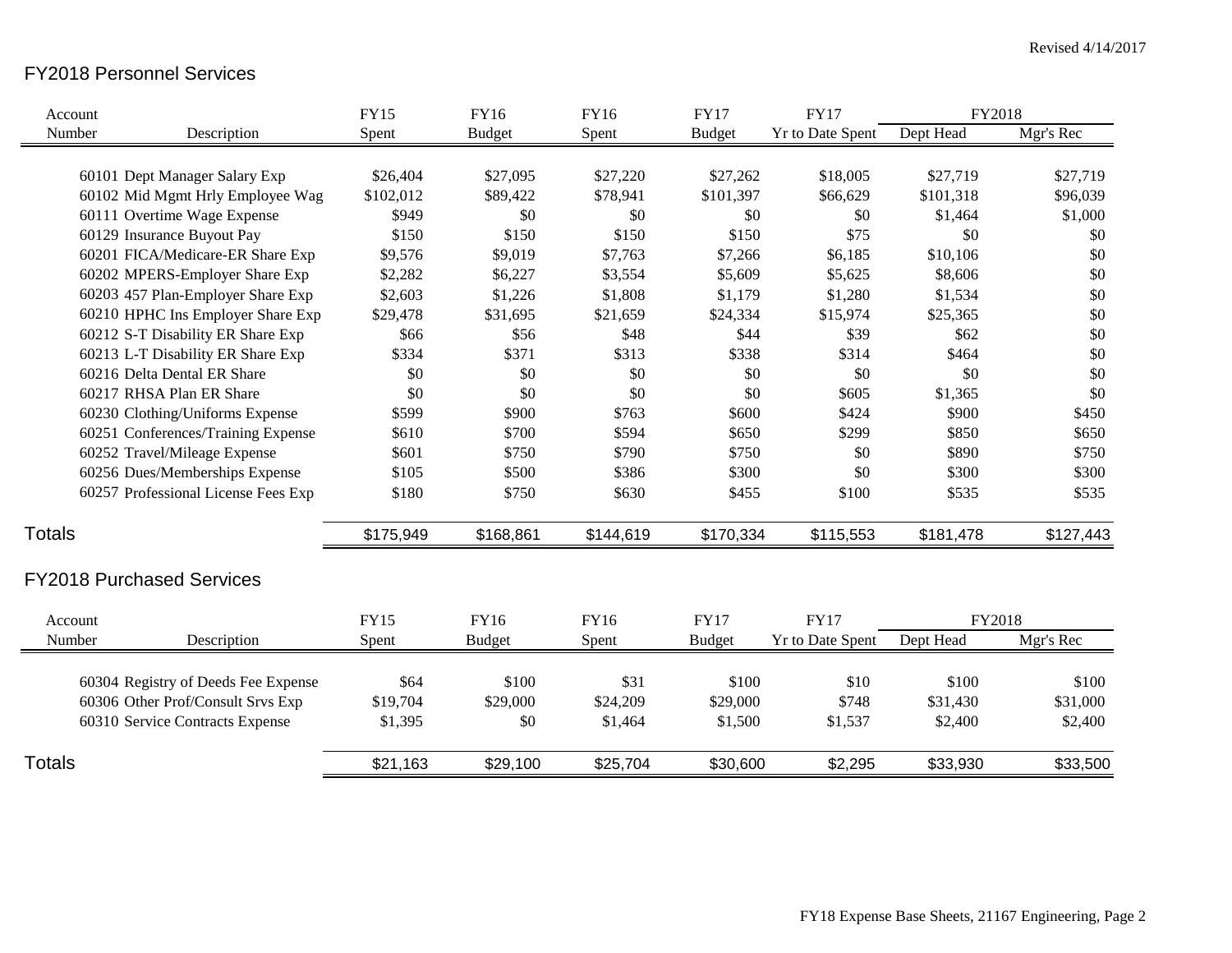# FY2018 Utilities & Fuel

| Account       |                                     | <b>FY15</b> | FY16          | FY16    | <b>FY17</b>   | <b>FY17</b>             | FY2018    |           |
|---------------|-------------------------------------|-------------|---------------|---------|---------------|-------------------------|-----------|-----------|
| Number        | Description                         | Spent       | <b>Budget</b> | Spent   | <b>Budget</b> | <b>Yr to Date Spent</b> | Dept Head | Mgr's Rec |
|               |                                     |             |               |         |               |                         |           |           |
|               | 60402 Phone/Celular/Paging Exp      | \$0         | \$0           | \$0     | \$0           | \$0                     | \$1,166   | \$1,166   |
|               | 60411 Gasoline Expense              | \$1,407     | \$1,645       | \$1,179 | \$905         | \$391                   | \$970     | \$970     |
| <b>Totals</b> |                                     | \$1,407     | \$1,645       | \$1,179 | \$905         | \$391                   | \$2,136   | \$2,136   |
|               | <b>FY2018 Other Operating Costs</b> |             |               |         |               |                         |           |           |
| Account       |                                     | <b>FY15</b> | FY16          | FY16    | <b>FY17</b>   | <b>FY17</b>             | FY2018    |           |
| Number        | Description                         | Spent       | <b>Budget</b> | Spent   | <b>Budget</b> | <b>Yr to Date Spent</b> | Dept Head | Mgr's Rec |
|               | 60452 Operating Equip Repair Exp    | \$0         | \$850         | \$0     | \$500         | \$0                     | \$500     | \$500     |
|               |                                     |             |               |         |               |                         |           |           |
|               | 60453 Vehicle Repair/Tires/Oil Exp  | \$372       | \$1,025       | \$3,087 | \$1,000       | \$1,594                 | \$1,050   | \$1,000   |
|               | 60500 Admin/Office Supp/Eqt Non-Ca  | \$767       | \$1,200       | \$1,245 | \$1,200       | \$368                   | \$1,500   | \$1,200   |
|               | 60501 Operating Supp/Eqt Non-Cap    | \$1,838     | \$3,900       | \$3,706 | \$3,300       | \$1,263                 | \$3,710   | \$3,500   |
|               | 60502 Printing & Copying Expense    | \$0         | \$150         | \$462   | \$150         | \$0                     | \$150     | \$150     |
|               | 60797 Miscellaneous Expense         | \$0         | \$750         | \$1,000 | \$5,000       | \$435                   | \$5,000   | \$5,000   |
| Totals        |                                     | \$2,977     | \$7,875       | \$9,499 | \$11,150      | \$3,660                 | \$11,910  | \$11,350  |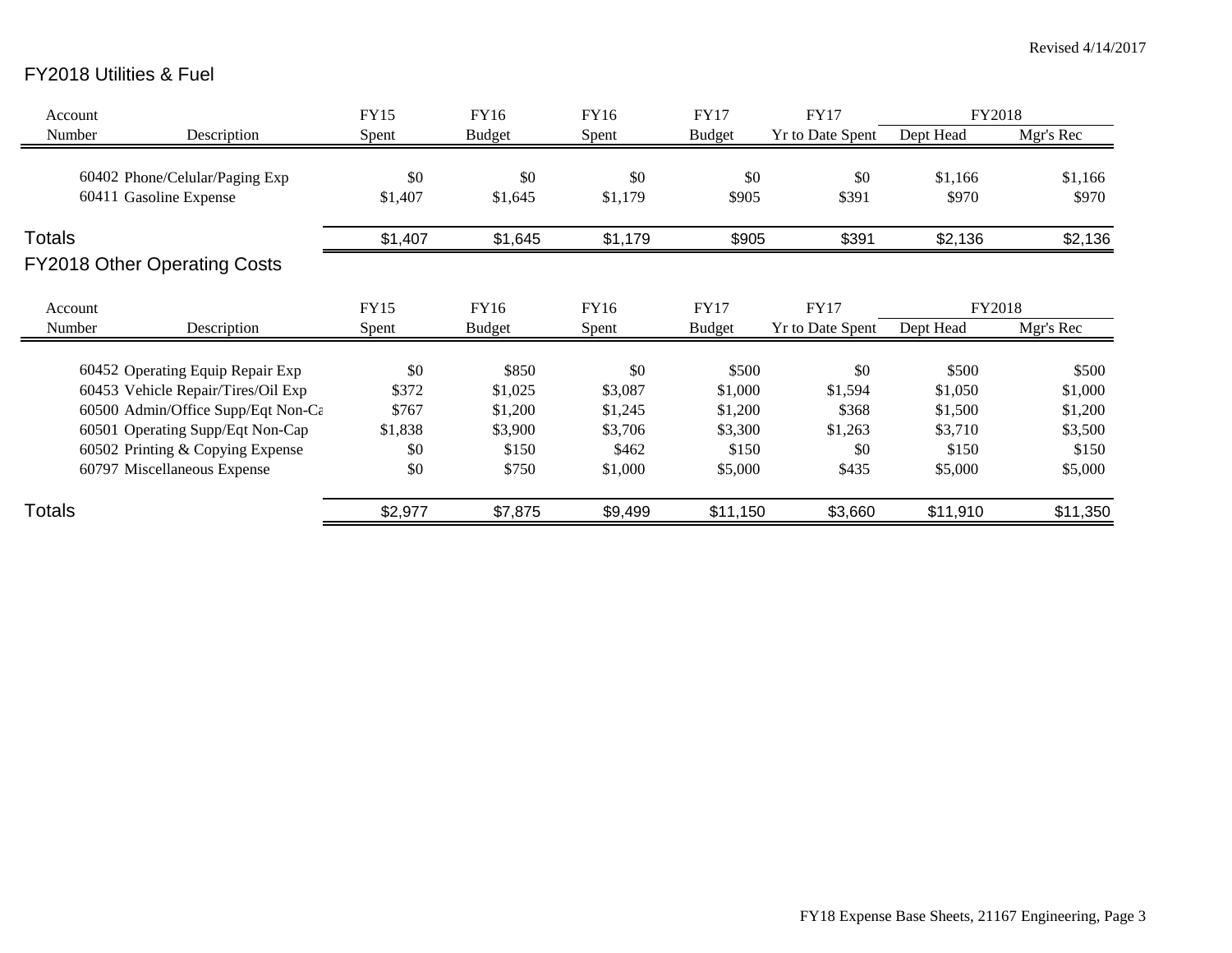

April 14, 2017 **Department:** Engineering

Account Title: Dept Manager Salary Exp

Department Number: 21167 Account Number: 60101

| FY2015      | FY 2016     | FY 2016     | FY 2017       | FY 2017       |
|-------------|-------------|-------------|---------------|---------------|
| Actual      | Budget      | Actual      | <b>Budget</b> | Est. Expended |
|             |             |             |               |               |
| \$26,403.81 | \$27,095.00 | \$27,219.76 | \$27,262.00   | \$27,664.00   |

| FY-2018       | Department  | City Mgr       | Council | Increase   |
|---------------|-------------|----------------|---------|------------|
|               | Reauest     | Recommendation | Action  | (Decrease) |
| <b>Budget</b> | \$27,718.80 | \$27,718.80    |         | \$456.80   |

**Support for Budget Request:** Provide justification for the budget request using as much detail as possible to support it. Examples of acceptable support include unit costs, quantity estimates, price quotes, etc. Requests based solely on a percentage increase above the previous budget will not be accepted. Use additional sheets if necessary.

30% of City Engineer Salary with no increase included

See Payroll Worksheet for details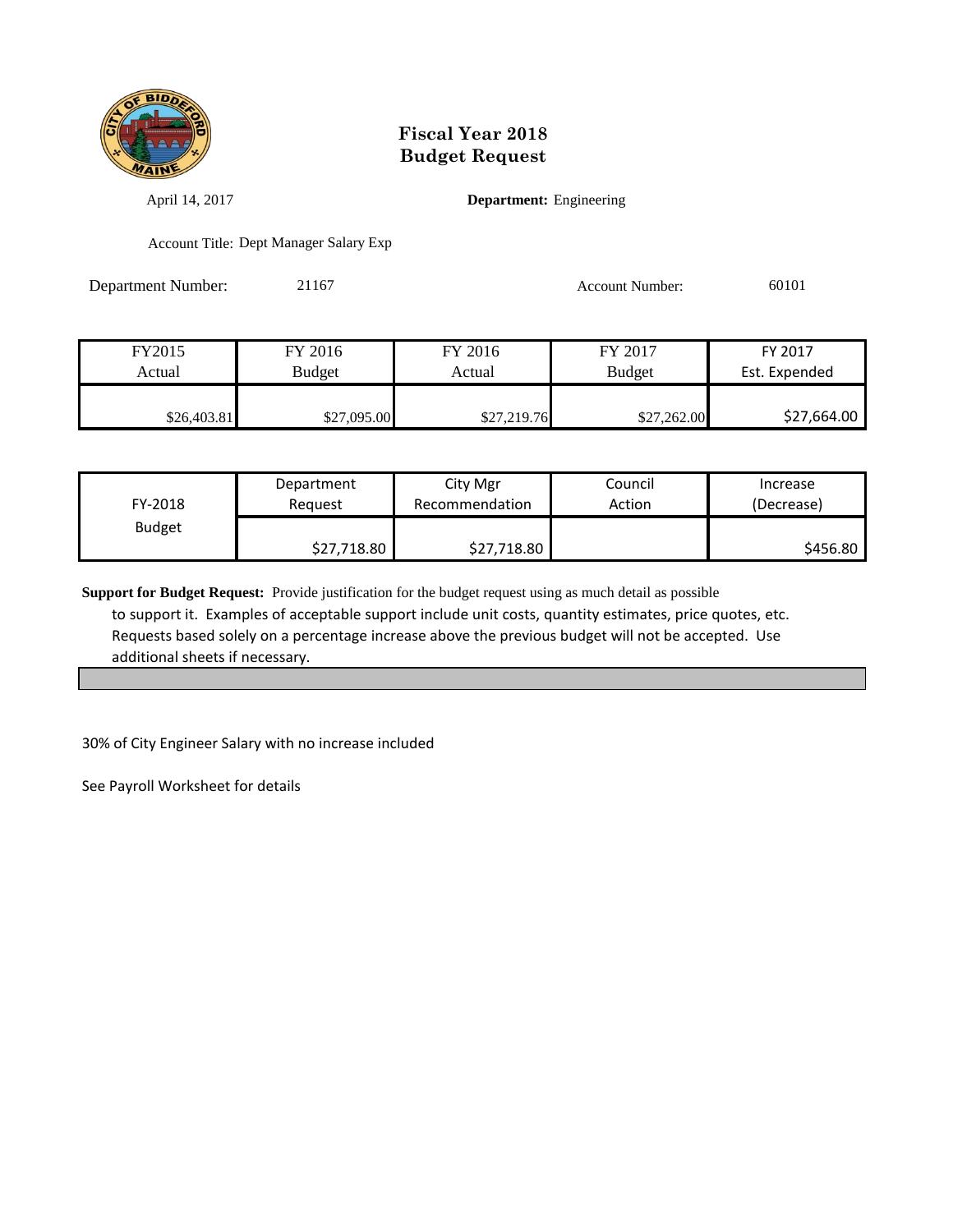#### DEPARTMENT PERSONAL SERVICES BUDGET WORKSHEET Fiscal Year 2018 BUDGET

| DEPARTMENT:    | 21167 | Engineering     |                                              |           |                                   |                           |                 |               |            |
|----------------|-------|-----------------|----------------------------------------------|-----------|-----------------------------------|---------------------------|-----------------|---------------|------------|
| CLASSIFICATION | RANGE | <b>POSITION</b> | <b>YEAREND</b><br>ANNUALIZED<br><b>TOTAL</b> | REOUESTED | <b>CITY MANAGER</b><br>RECOMMEND. | <b>COUNCIL</b><br>APPROP. | <b>NAME</b>     | <b>OBJECT</b> | <b>FTE</b> |
| City Engineer  |       |                 | 27,718.80                                    | 27,718.80 | 27,718.80                         |                           | THOMAS MILLIGAN | 60101         | 0.3        |

TOTAL BUDGETED POSITIONS **1 27,718.80 27,718.80 27,718.80 0.00 0.3**

| 27,718.80 | 27,718.80 | 27,718.80 | 0.00 | 0 |
|-----------|-----------|-----------|------|---|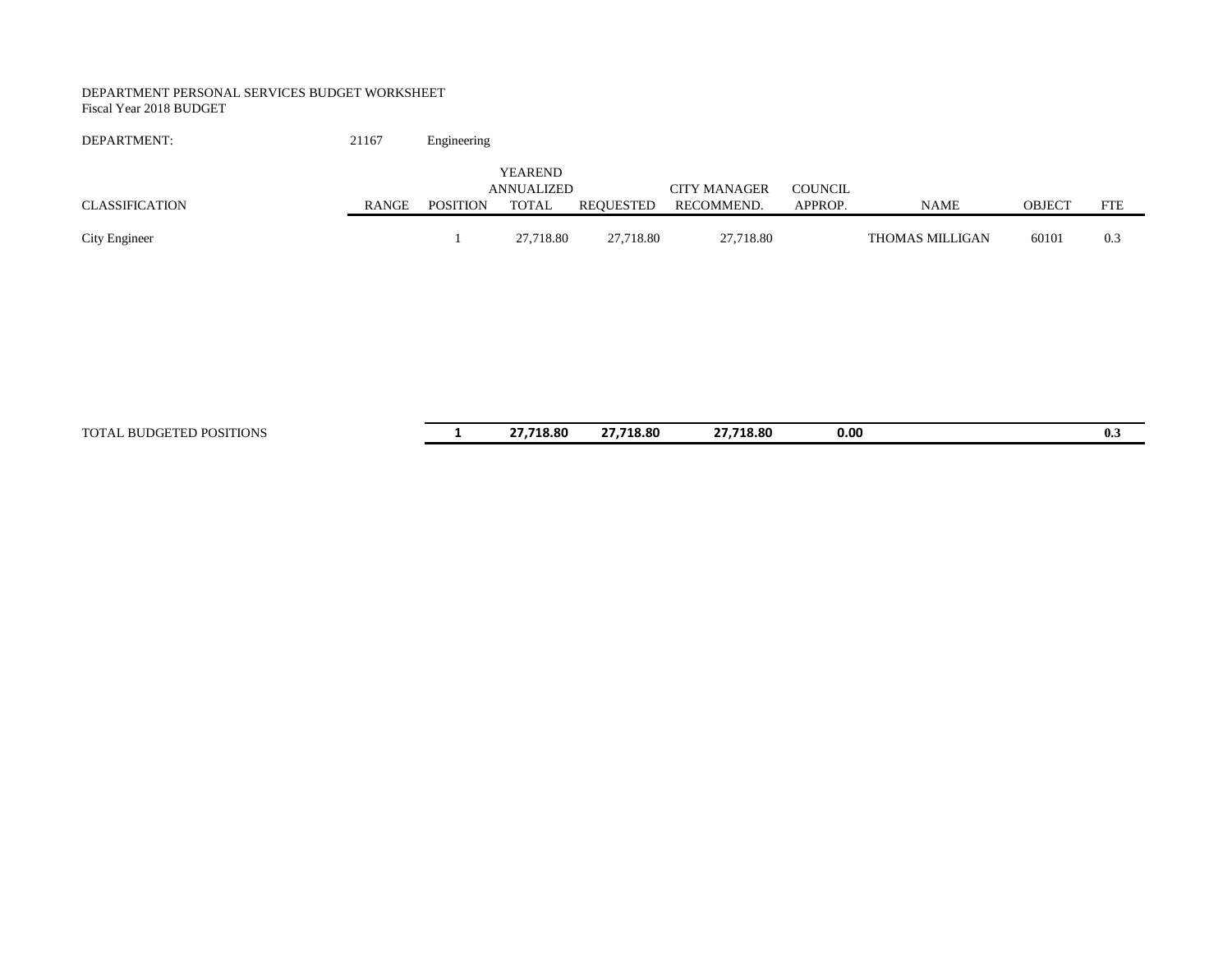

April 14, 2017 **Department:** Engineering

Account Title: Mid Mgmt Hrly Employee Wage Ex

Department Number: 21167 Account Number: 60102

| FY2015       | FY 2016       | FY 2016     | FY 2017       | FY 2017       |
|--------------|---------------|-------------|---------------|---------------|
| Actual       | <b>Budget</b> | Actual      | <b>Budget</b> | Est. Expended |
|              |               |             |               |               |
| \$102,011.80 | \$89,422.00   | \$78,941.03 | \$101,397.00  | \$102,876.00  |

| FY-2018       | Department   | City Mgr       | Council | Increase    |
|---------------|--------------|----------------|---------|-------------|
|               | Reauest      | Recommendation | Action  | (Decrease)  |
| <b>Budget</b> | \$101,318.00 | \$96,038.91    |         | (55,358.09) |

**Support for Budget Request:** Provide justification for the budget request using as much detail as possible to support it. Examples of acceptable support include unit costs, quantity estimates, price quotes, etc. Requests based solely on a percentage increase above the previous budget will not be accepted. Use additional sheets if necessary.

10 % of Chief Operating Officer Salary with no increase included 65% of Eng. Tech. Wages with no increase included Staff Engineer Salary with increase included as per Letter of Employment

See Payroll Worksheet for details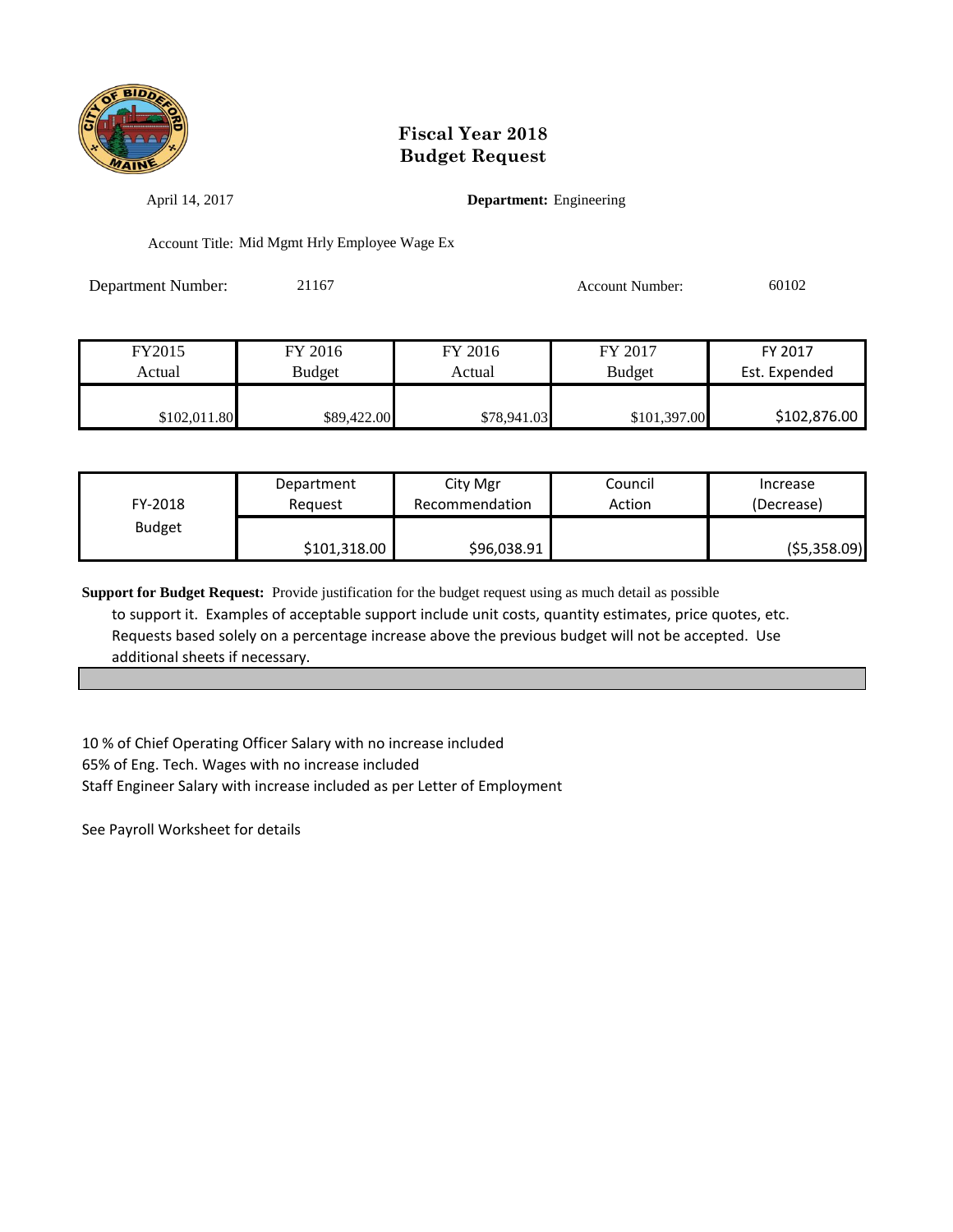#### DEPARTMENT PERSONAL SERVICES BUDGET WORKSHEET Fiscal Year 2018 BUDGET

DEPARTMENT: 21167 Engineering

|                                                |       |                 | <b>YEAREND</b><br>ANNUALIZED |           | <b>CITY MANAGER</b> | COUNCIL |                         |               |            |
|------------------------------------------------|-------|-----------------|------------------------------|-----------|---------------------|---------|-------------------------|---------------|------------|
| <b>CLASSIFICATION</b>                          | RANGE | <b>POSITION</b> | <b>TOTAL</b>                 | REQUESTED | RECOMMEND.          | APPROP. | <b>NAME</b>             | <b>OBJECT</b> | <b>FTE</b> |
|                                                |       |                 |                              |           |                     |         |                         |               |            |
| <b>Staff Engineer</b>                          |       |                 | 60,000.00                    | 62,000.00 | 62,000.03           |         | <b>JOHNATHAN MALLOY</b> | 60102         | 1.00       |
| <b>Chief Operating Officer</b>                 |       |                 | 10,003.43                    | 10,042.00 | 0.00                |         | <b>BRIAN PHINNEY</b>    | 60102         | 0.10       |
| <b>Engineering Tech</b>                        |       |                 | 33,908.47                    | 34,038.88 | 34,038.88           |         | <b>ROBERT SANCHIONI</b> | 60102         | 0.65       |
| GIS Coordinator*                               |       |                 | 2,833.57                     | 0.00      | 0.00                |         | <b>GREG COPELAND</b>    | 60102         | 0.00       |
| *GIS coordinator moved to GIS Division (21168) |       |                 |                              |           |                     |         |                         |               |            |

TOTAL BUDGETED POSITIONS **4 106,745.47 106,080.88 96,038.91 0.00 1.75**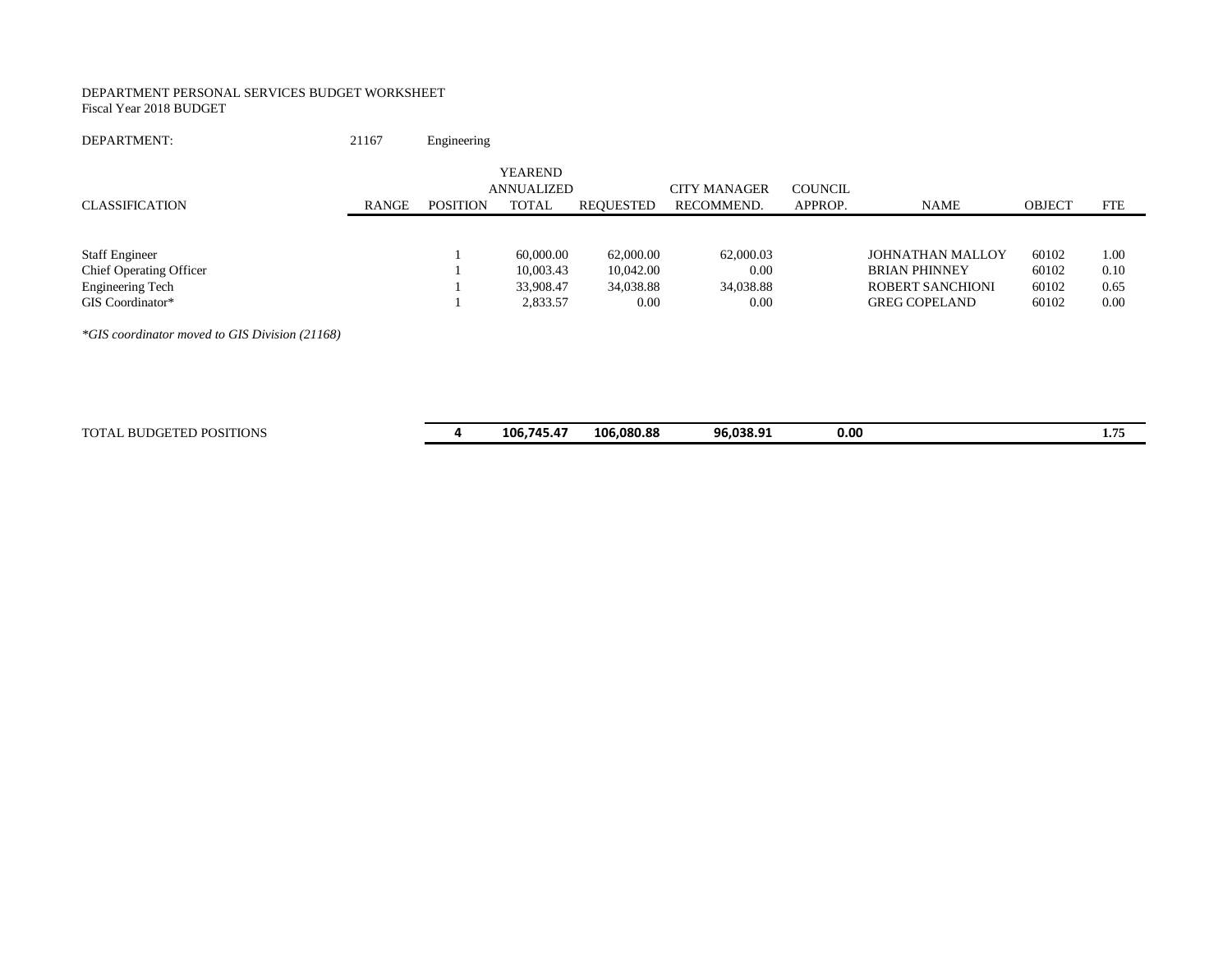

April 14, 2017 **Department:** Engineering

Account Title: Overtime Wage Expense

Department Number: 21167 Account Number: 60111

| FY2015   | FY 2016 | FY 2016 | FY 2017       | FY 2017       |
|----------|---------|---------|---------------|---------------|
| Actual   | Budget  | Actual  | <b>Budget</b> | Est. Expended |
|          |         |         |               |               |
| \$948.97 | \$0.00  | \$0.00  | \$0.00        | \$1,000.00    |

| FY-2018       | Department | City Mgr       |  | Increase   |
|---------------|------------|----------------|--|------------|
|               | Reguest    | Recommendation |  | (Decrease) |
| <b>Budget</b> | \$1,464.00 | \$1,000.00     |  | \$1,000.00 |

**Support for Budget Request:** Provide justification for the budget request using as much detail as possible to support it. Examples of acceptable support include unit costs, quantity estimates, price quotes, etc. Requests based solely on a percentage increase above the previous budget will not be accepted. Use additional sheets if necessary.

Projected overtime costs for Eng. Tech. position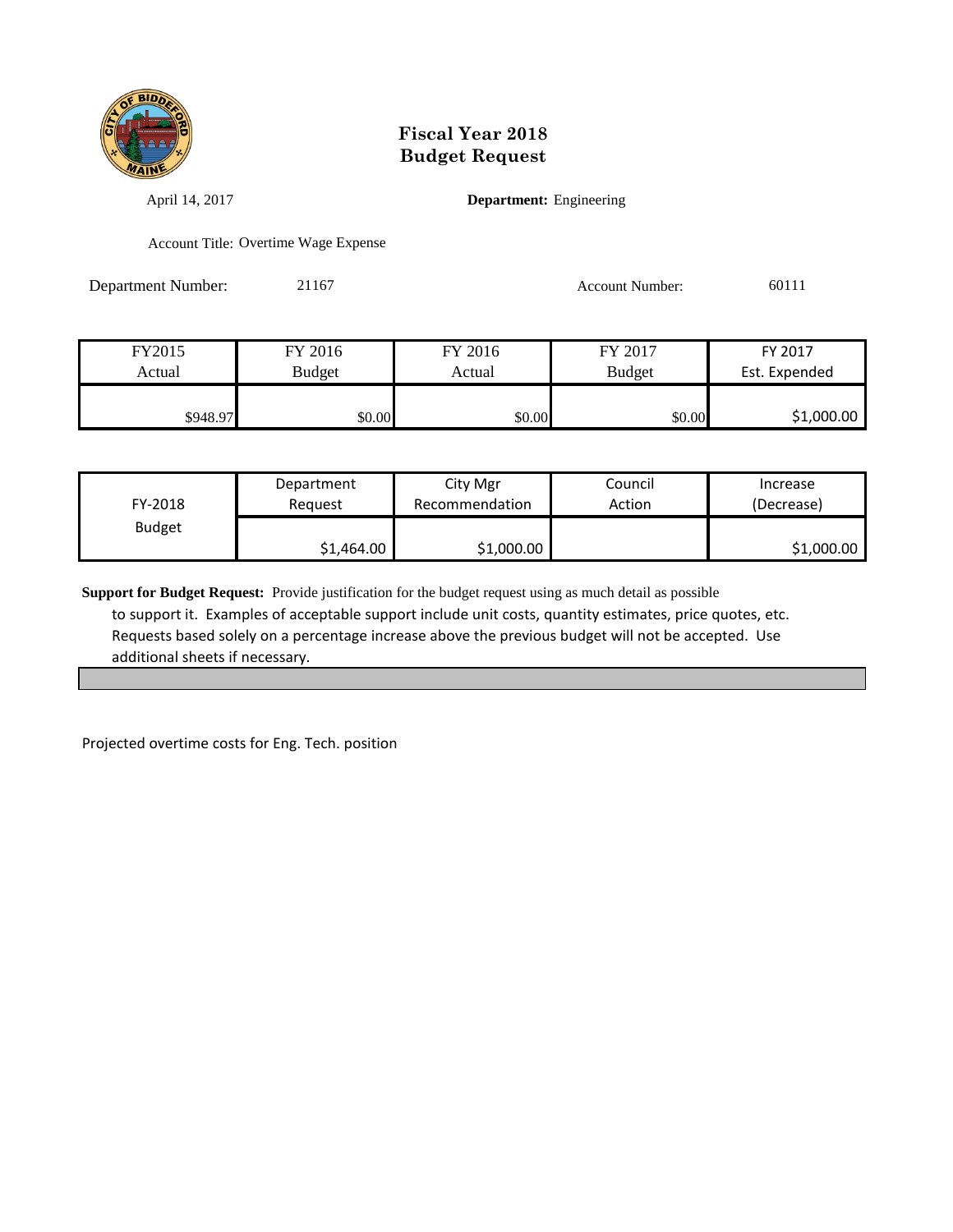

April 14, 2017 **Department:** Engineering

Account Title: Insurance Buyout Pay

Department Number: 21167 Account Number: 60129

| FY2015   | FY 2016       | FY 2016  | FY 2017       | FY 2017       |
|----------|---------------|----------|---------------|---------------|
| Actual   | <b>Budget</b> | Actual   | <b>Budget</b> | Est. Expended |
|          |               |          |               |               |
| \$150.00 | \$150.00      | \$150.00 | \$150.00      | \$150.00      |

| FY-2018       | Department | City Mgr       | Council | Increase   |
|---------------|------------|----------------|---------|------------|
|               | Reauest    | Recommendation | Action  | (Decrease) |
| <b>Budget</b> | \$0.00     | \$0.00         |         | (\$150.00) |

**Support for Budget Request:** Provide justification for the budget request using as much detail as possible to support it. Examples of acceptable support include unit costs, quantity estimates, price quotes, etc. Requests based solely on a percentage increase above the previous budget will not be accepted. Use additional sheets if necessary.

Obligation for 1 employee choosing buy out option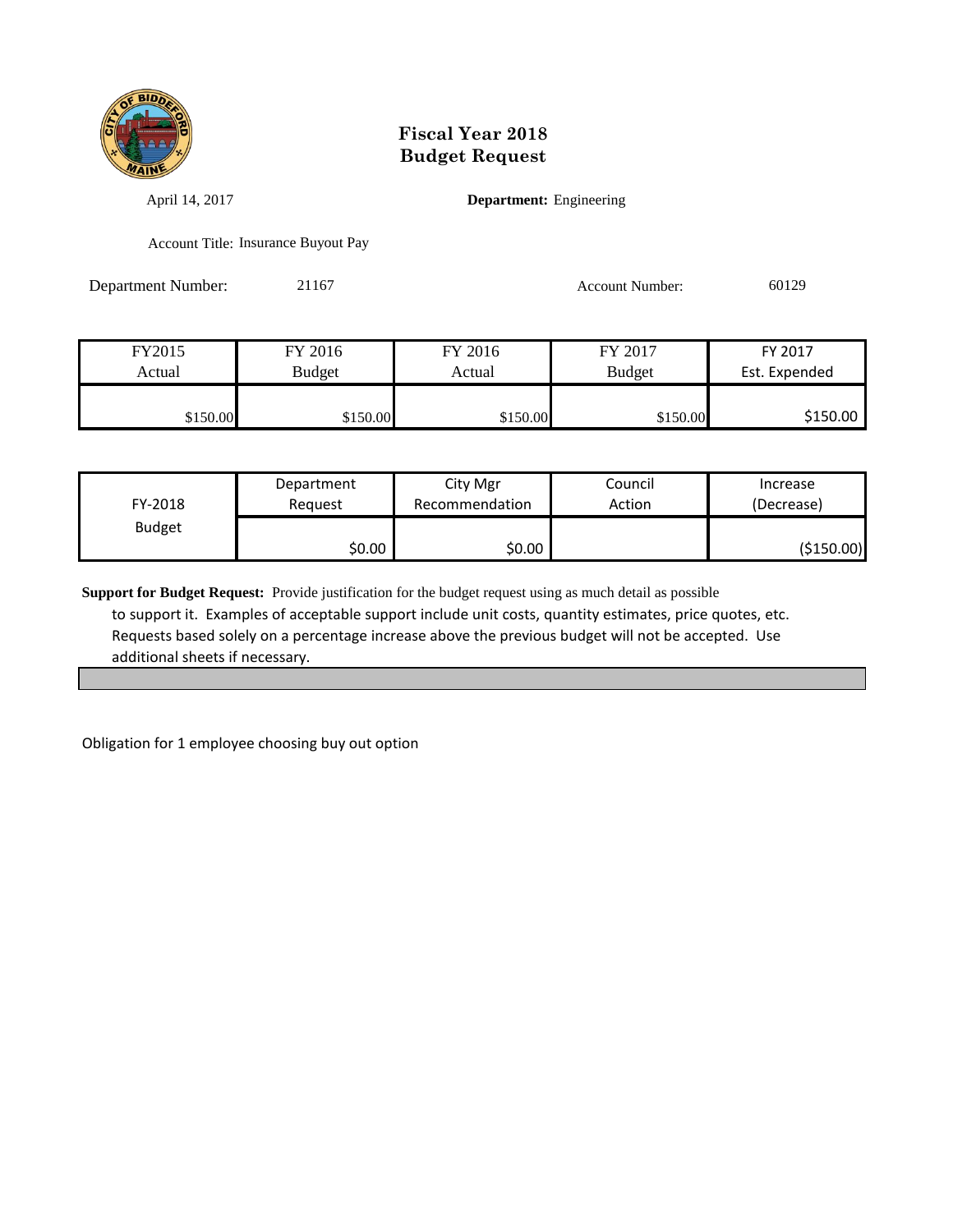

April 14, 2017 **Department:** Engineering

Account Title: FICA/Medicare-ER Share Exp

Department Number: 21167 Account Number: 60201

| FY2015     | FY 2016       | FY 2016    | FY 2017       | FY 2017       |
|------------|---------------|------------|---------------|---------------|
| Actual     | <b>Budget</b> | Actual     | <b>Budget</b> | Est. Expended |
|            |               |            |               |               |
| \$9,575.91 | \$9,019.00    | \$7,763.05 | \$7,266.00    | \$9,534.00    |

| FY-2018       | Department  | City Mgr       | Council | Increase   |
|---------------|-------------|----------------|---------|------------|
|               | Reauest     | Recommendation | Action  | (Decrease) |
| <b>Budget</b> | \$10,106.00 | \$7,548.41     |         | \$282.41   |

**Support for Budget Request:** Provide justification for the budget request using as much detail as possible to support it. Examples of acceptable support include unit costs, quantity estimates, price quotes, etc. Requests based solely on a percentage increase above the previous budget will not be accepted. Use additional sheets if necessary.

7.65% of applicable salaries and wages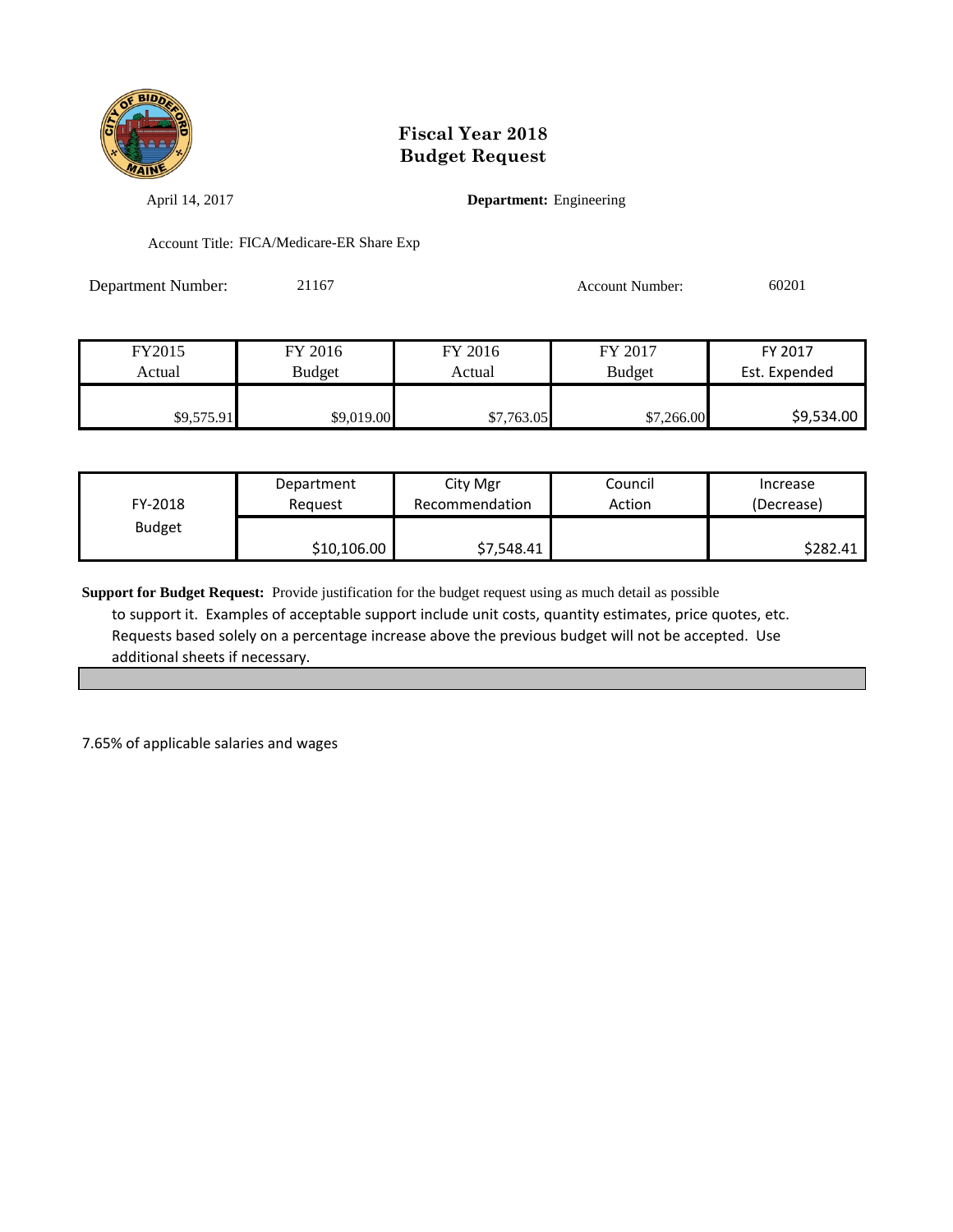

April 14, 2017 **Department:** Engineering

Account Title: MPERS-Employer Share Exp

Department Number: 21167 Account Number: 60202

| FY2015     | FY 2016    | FY 2016    | FY 2017       | FY 2017       |
|------------|------------|------------|---------------|---------------|
| Actual     | Budget     | Actual     | <b>Budget</b> | Est. Expended |
|            |            |            |               |               |
| \$2,281.68 | \$6,227.00 | \$3,554.25 | \$5,609.00    | \$8,689.00    |

| FY-2018       | Department | City Mgr       | Council | Increase   |
|---------------|------------|----------------|---------|------------|
|               | Reguest    | Recommendation | Action  | (Decrease) |
| <b>Budget</b> | \$8,606.00 | \$5,952.00     |         | \$343.00   |

**Support for Budget Request:** Provide justification for the budget request using as much detail as possible to support it. Examples of acceptable support include unit costs, quantity estimates, price quotes, etc. Requests based solely on a percentage increase above the previous budget will not be accepted. Use additional sheets if necessary.

9.6% of applicable salaries and wages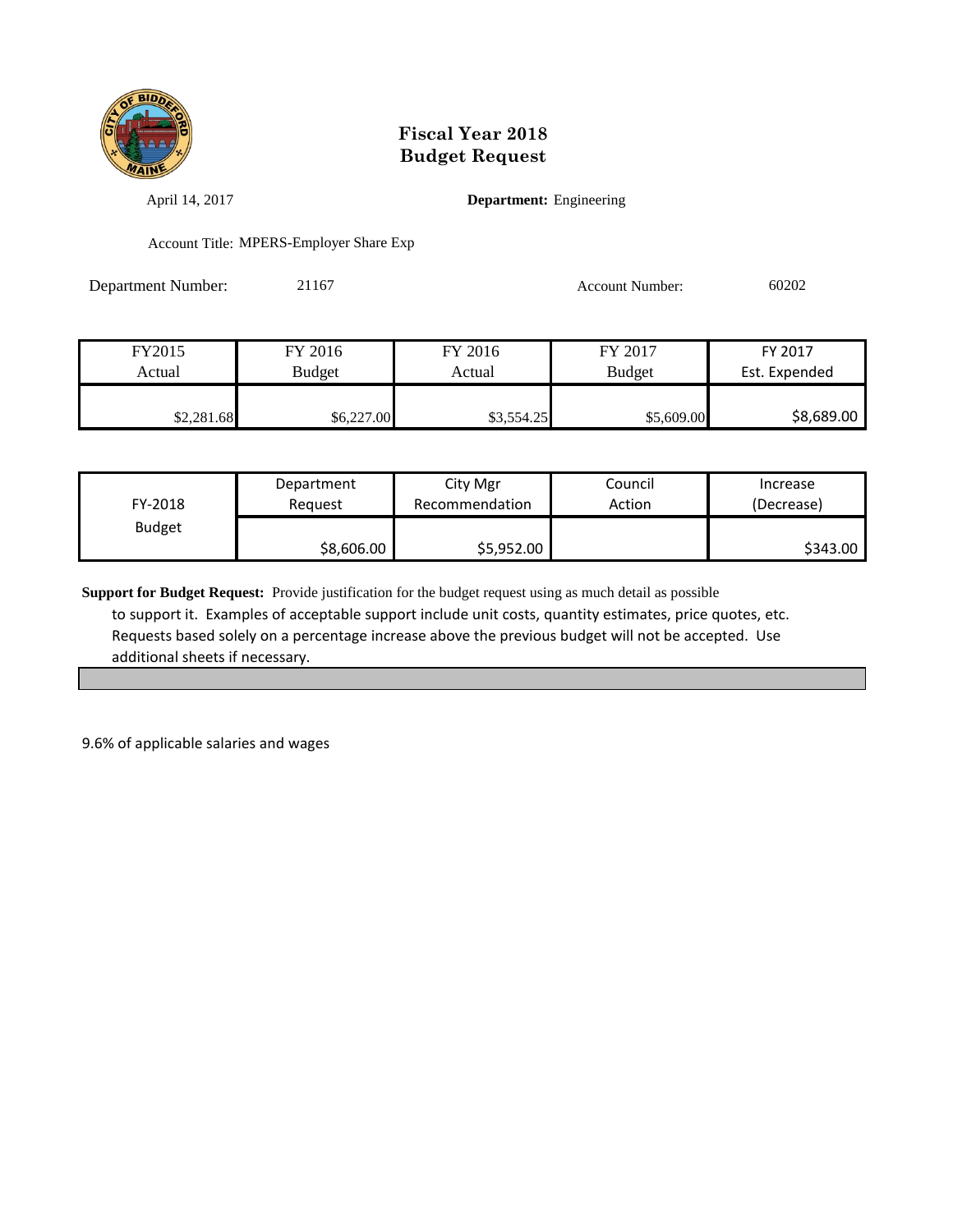

April 14, 2017 **Department:** Engineering

Account Title: 457 Plan-Employer Share Exp

Department Number: 21167 Account Number: 60203

| FY2015     | FY 2016       | FY 2016    | FY 2017       | FY 2017       |
|------------|---------------|------------|---------------|---------------|
| Actual     | <b>Budget</b> | Actual     | <b>Budget</b> | Est. Expended |
|            |               |            |               |               |
| \$2,603.41 | \$1,226.00    | \$1,808.09 | \$1,179.00    | \$1,953.00    |

| FY-2018       | Department | City Mgr       | Council | Increase   |
|---------------|------------|----------------|---------|------------|
|               | Reauest    | Recommendation | Action  | (Decrease) |
| <b>Budget</b> | \$1,534.00 | \$1,068.12     |         | (\$110.88) |

**Support for Budget Request:** Provide justification for the budget request using as much detail as possible to support it. Examples of acceptable support include unit costs, quantity estimates, price quotes, etc. Requests based solely on a percentage increase above the previous budget will not be accepted. Use additional sheets if necessary.

Up to 6% of applicable salaries and wages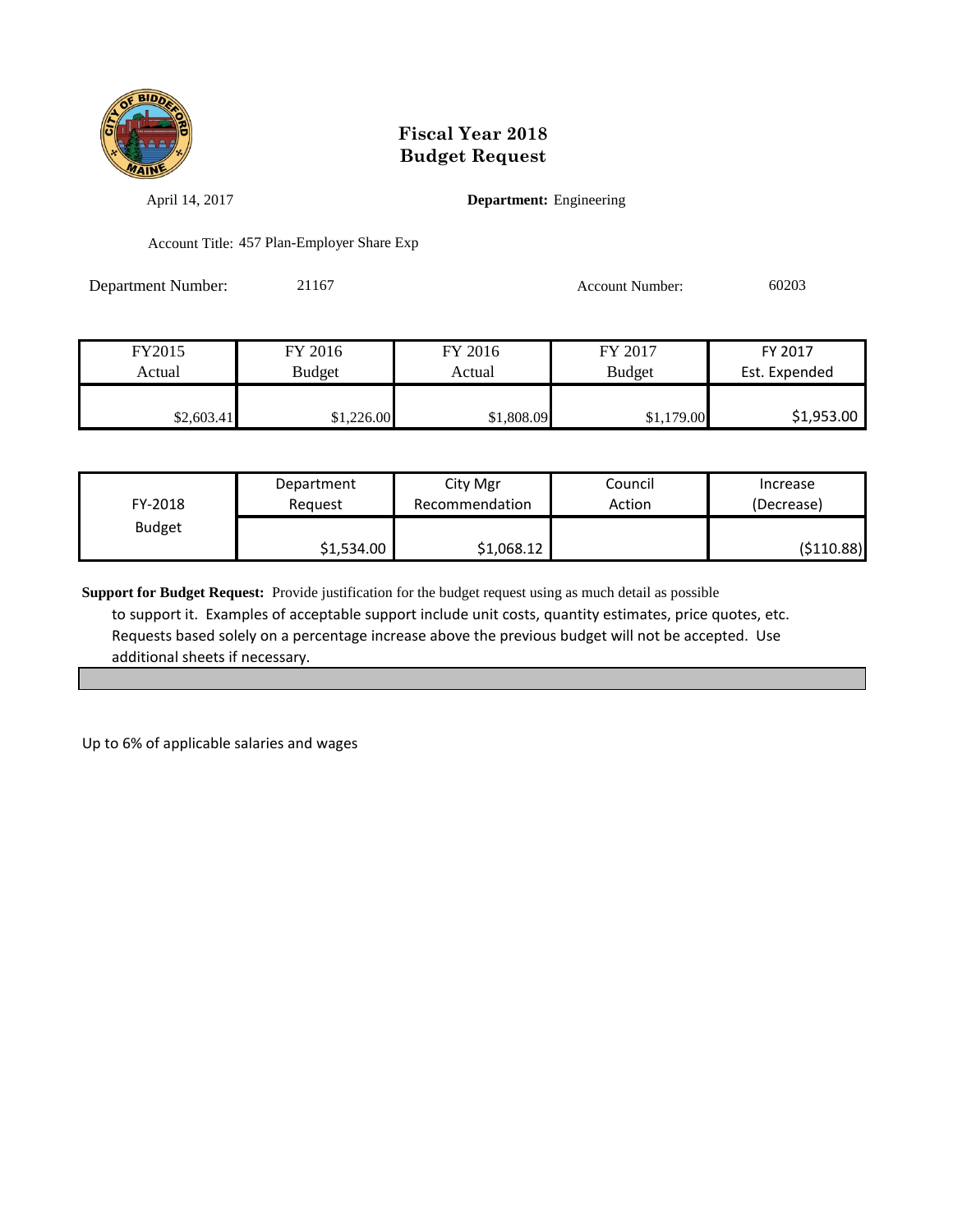

April 14, 2017 **Department:** Engineering

Account Title: HPHC Ins Employer Share Exp

Department Number: 21167 Account Number: 60210

| FY2015      | FY 2016       | FY 2016     | FY 2017       | FY 2017       |
|-------------|---------------|-------------|---------------|---------------|
| Actual      | <b>Budget</b> | Actual      | <b>Budget</b> | Est. Expended |
|             |               |             |               |               |
| \$29,478.39 | \$31,695.00   | \$21,658.82 | \$24,334.00   | \$24,687.00   |

| FY-2018       | Department  | City Mgr       | Council | Increase    |
|---------------|-------------|----------------|---------|-------------|
|               | Reauest     | Recommendation | Action  | (Decrease)  |
| <b>Budget</b> | \$25,365.00 | \$20,963.67    |         | (53,370.33) |

**Support for Budget Request:** Provide justification for the budget request using as much detail as possible to support it. Examples of acceptable support include unit costs, quantity estimates, price quotes, etc. Requests based solely on a percentage increase above the previous budget will not be accepted. Use additional sheets if necessary.

Health Insurance premiums with projected increase of 7%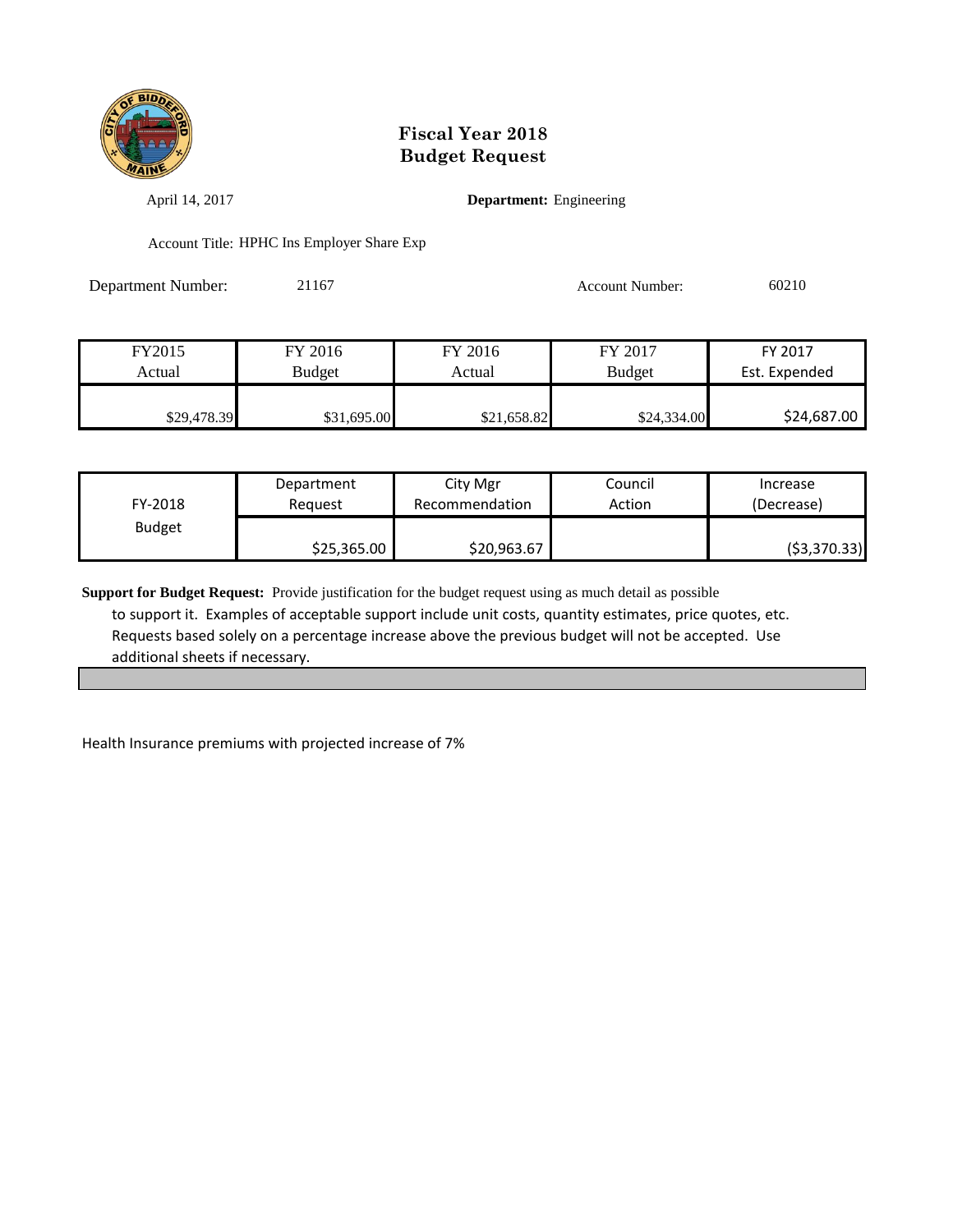

April 14, 2017 **Department:** Engineering

Account Title: S-T Disability ER Share Exp

Department Number: 21167 Account Number: 60212

| FY2015  | FY 2016 | FY 2016 | FY 2017       | FY 2017       |
|---------|---------|---------|---------------|---------------|
| Actual  | Budget  | Actual  | <b>Budget</b> | Est. Expended |
|         |         |         |               |               |
| \$65.95 | \$56.00 | \$48.08 | \$44.00       | \$44.00       |

| FY-2018       | Department | City Mgr       | Council | Increase   |
|---------------|------------|----------------|---------|------------|
|               | Reguest    | Recommendation | Action  | (Decrease) |
| <b>Budget</b> | \$62.00    | \$49.50        |         | \$5.50     |

**Support for Budget Request:** Provide justification for the budget request using as much detail as possible to support it. Examples of acceptable support include unit costs, quantity estimates, price quotes, etc. Requests based solely on a percentage increase above the previous budget will not be accepted. Use additional sheets if necessary.

Costs for Life AD&D premiums for following positions :

City Engineer Chief Operating Officer Staff Engineer Eng. Tech.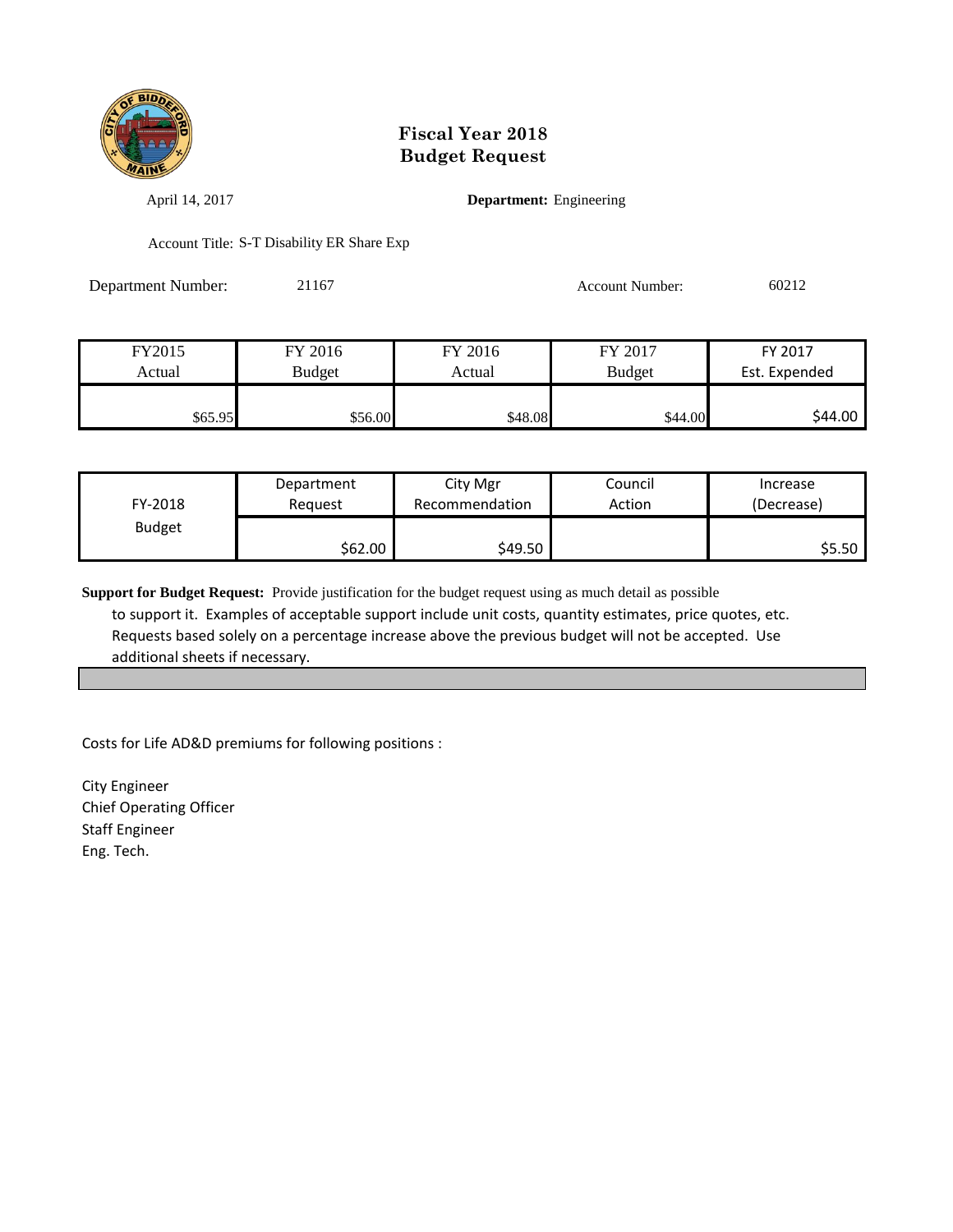

April 14, 2017 **Department:** Engineering

Account Title: L-T Disability ER Share Exp

Department Number: 21167 Account Number: 60213

| FY2015   | FY 2016  | FY 2016  | FY 2017       | FY 2017       |
|----------|----------|----------|---------------|---------------|
| Actual   | Budget   | Actual   | <b>Budget</b> | Est. Expended |
|          |          |          |               |               |
| \$333.90 | \$371.00 | \$313.16 | \$338.00      | \$338.00      |

| FY-2018       | Department | City Mgr       | Council | Increase   |
|---------------|------------|----------------|---------|------------|
|               | Reauest    | Recommendation | Action  | (Decrease) |
| <b>Budget</b> | \$464.00∣  | \$345.30       |         | \$7.30     |

**Support for Budget Request:** Provide justification for the budget request using as much detail as possible to support it. Examples of acceptable support include unit costs, quantity estimates, price quotes, etc. Requests based solely on a percentage increase above the previous budget will not be accepted. Use additional sheets if necessary.

Costs of premiums for following positions :

City Engineer Chief Operating Officer Staff Engineer Eng. Tech.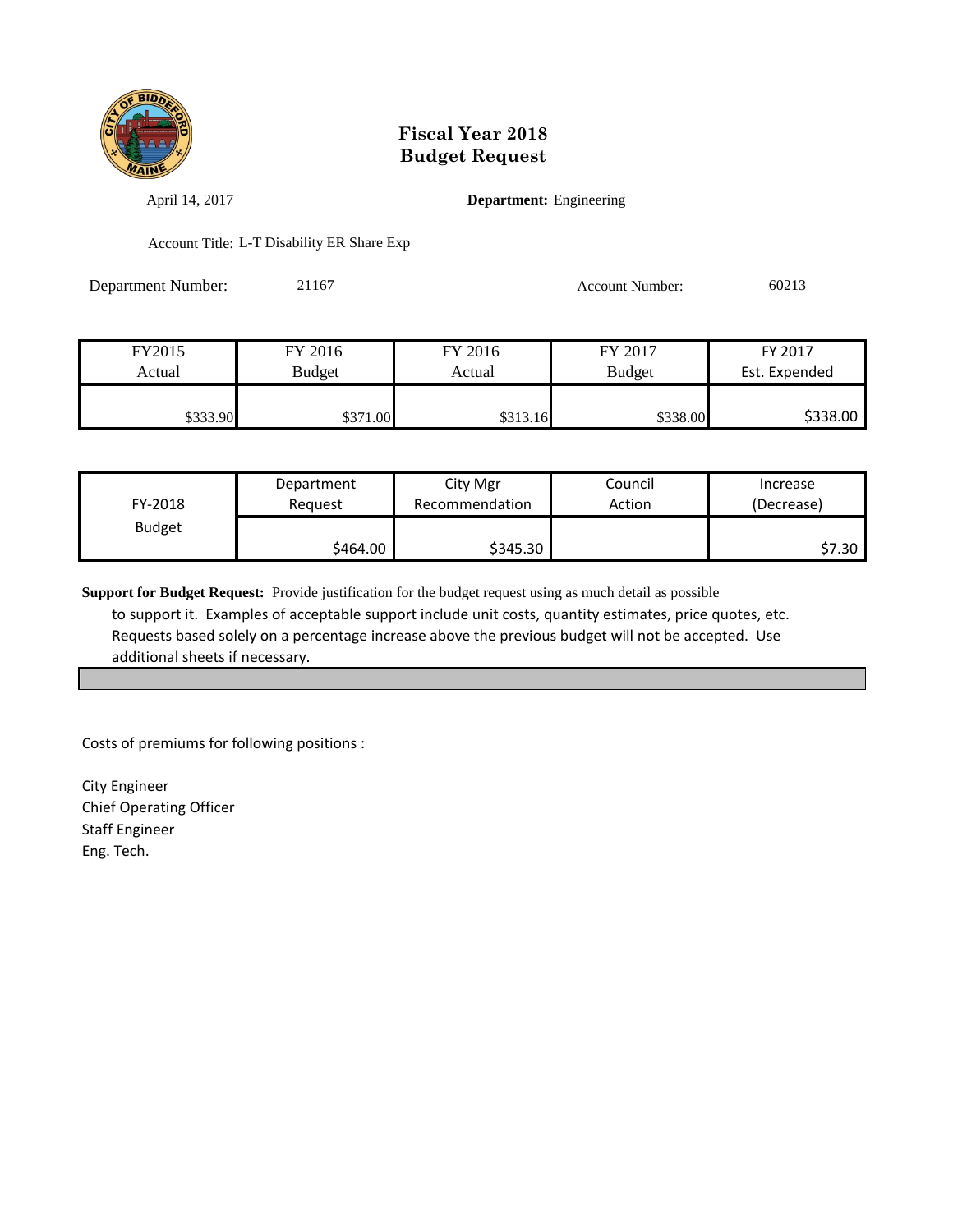

April 14, 2017 **Department:** Engineering

Account Title: Delta Dental ER Share

Department Number: 21167 Account Number: 60216

FY2015 FY 2016 FY 2016 FY 2017 FY 2017 Actual Budget Actual Budget Est. Expended \$0.00 \$0.00 \$0.00 \$0.00 \$0.00 \$0.00 \$0.00 \$0.00

| FY-2018       | Department | City Mgr       | Council | Increase   |
|---------------|------------|----------------|---------|------------|
|               | Reauest    | Recommendation | Action  | (Decrease) |
| <b>Budget</b> | \$0.00     | \$0.00         |         | \$0.00     |

**Support for Budget Request:** Provide justification for the budget request using as much detail as possible to support it. Examples of acceptable support include unit costs, quantity estimates, price quotes, etc. Requests based solely on a percentage increase above the previous budget will not be accepted. Use additional sheets if necessary.

Not Applicable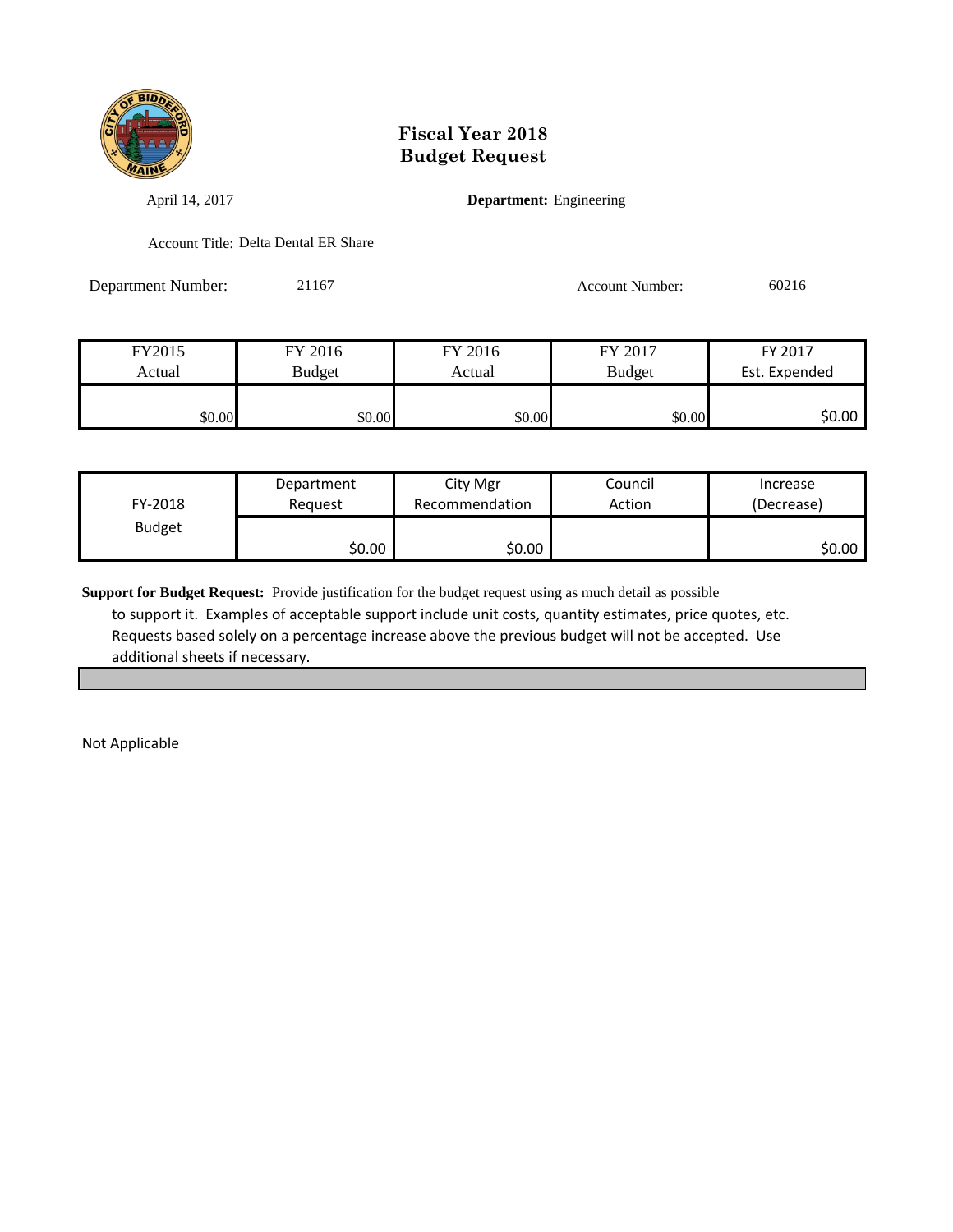

April 14, 2017 **Department:** Engineering

Account Title: RHSA Plan ER Share

Department Number: 21167 Account Number: 60217

| FY2015 | FY 2016 | FY 2016 | FY 2017       | FY 2017       |
|--------|---------|---------|---------------|---------------|
| Actual | Budget  | Actual  | <b>Budget</b> | Est. Expended |
|        |         |         |               |               |
| \$0.00 | \$0.00  | \$0.00  | \$0.00        | \$780.00      |

| FY-2018       | Department | City Mgr       | Council | Increase   |
|---------------|------------|----------------|---------|------------|
|               | Reauest    | Recommendation | Action  | (Decrease) |
| <b>Budget</b> | \$1,365.00 | \$1,287.00     |         | \$1,287.00 |

**Support for Budget Request:** Provide justification for the budget request using as much detail as possible to support it. Examples of acceptable support include unit costs, quantity estimates, price quotes, etc. Requests based solely on a percentage increase above the previous budget will not be accepted. Use additional sheets if necessary.

Required contribution to Retirement Health Savings Account for applicable positions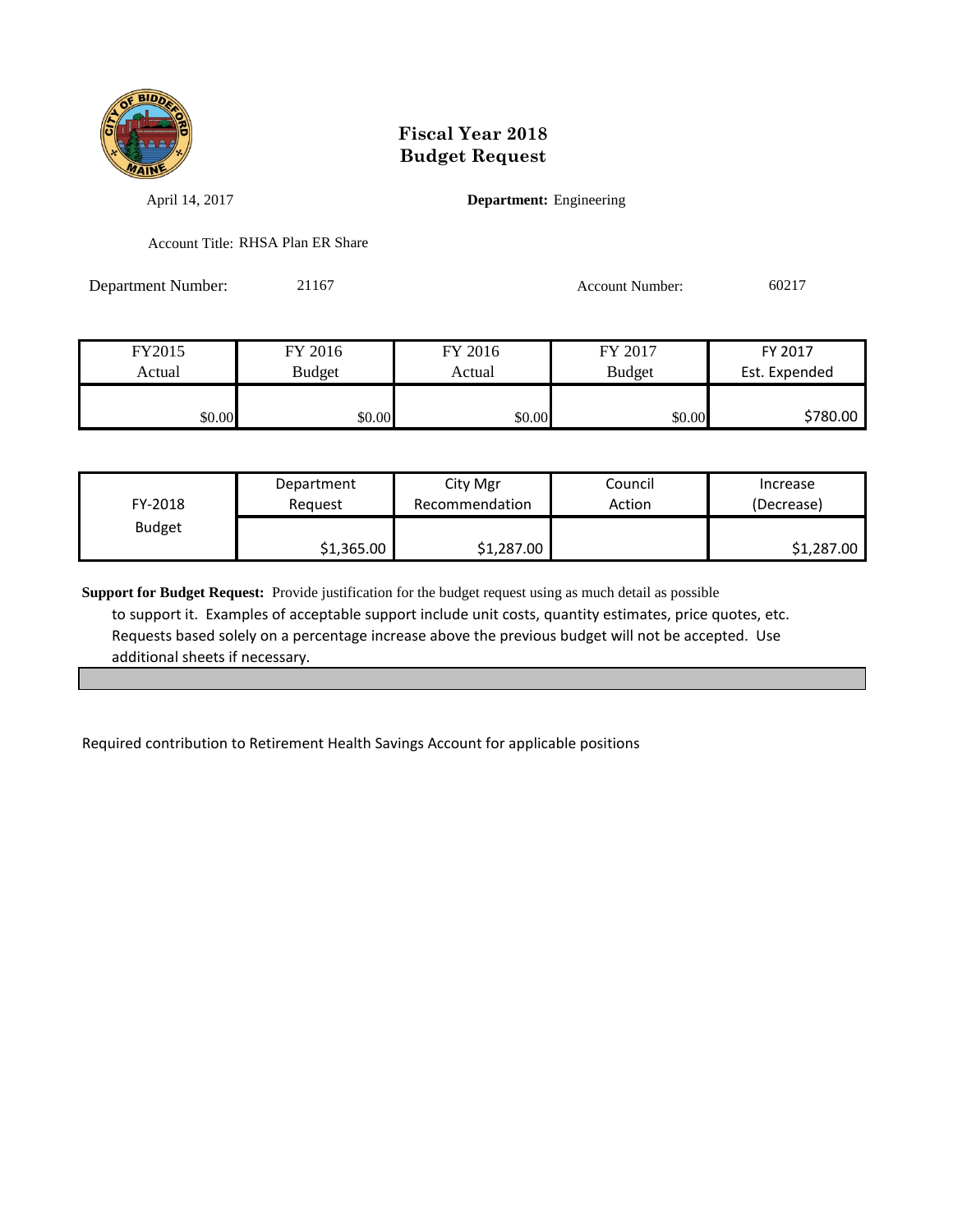

April 14, 2017 **Department:** Engineering

Account Title: Clothing/Uniforms Expense

Department Number: 21167 Account Number: 60230

| FY2015   | FY 2016  | FY 2016  | FY 2017       | FY 2017       |
|----------|----------|----------|---------------|---------------|
| Actual   | Budget   | Actual   | <b>Budget</b> | Est. Expended |
|          |          |          |               |               |
| \$598.81 | \$900.00 | \$762.82 | \$600.00      | \$900.00      |

| FY-2018       | Department | City Mgr       | Council | Increase   |
|---------------|------------|----------------|---------|------------|
|               | Reauest    | Recommendation | Action  | (Decrease) |
| <b>Budget</b> | \$900.00   | \$450.00       |         | (\$150.00) |

**Support for Budget Request:** Provide justification for the budget request using as much detail as possible to support it. Examples of acceptable support include unit costs, quantity estimates, price quotes, etc. Requests based solely on a percentage increase above the previous budget will not be accepted. Use additional sheets if necessary.

Clothing Allowance for following positions :

City Engineer Staff Engineer Eng. Tech.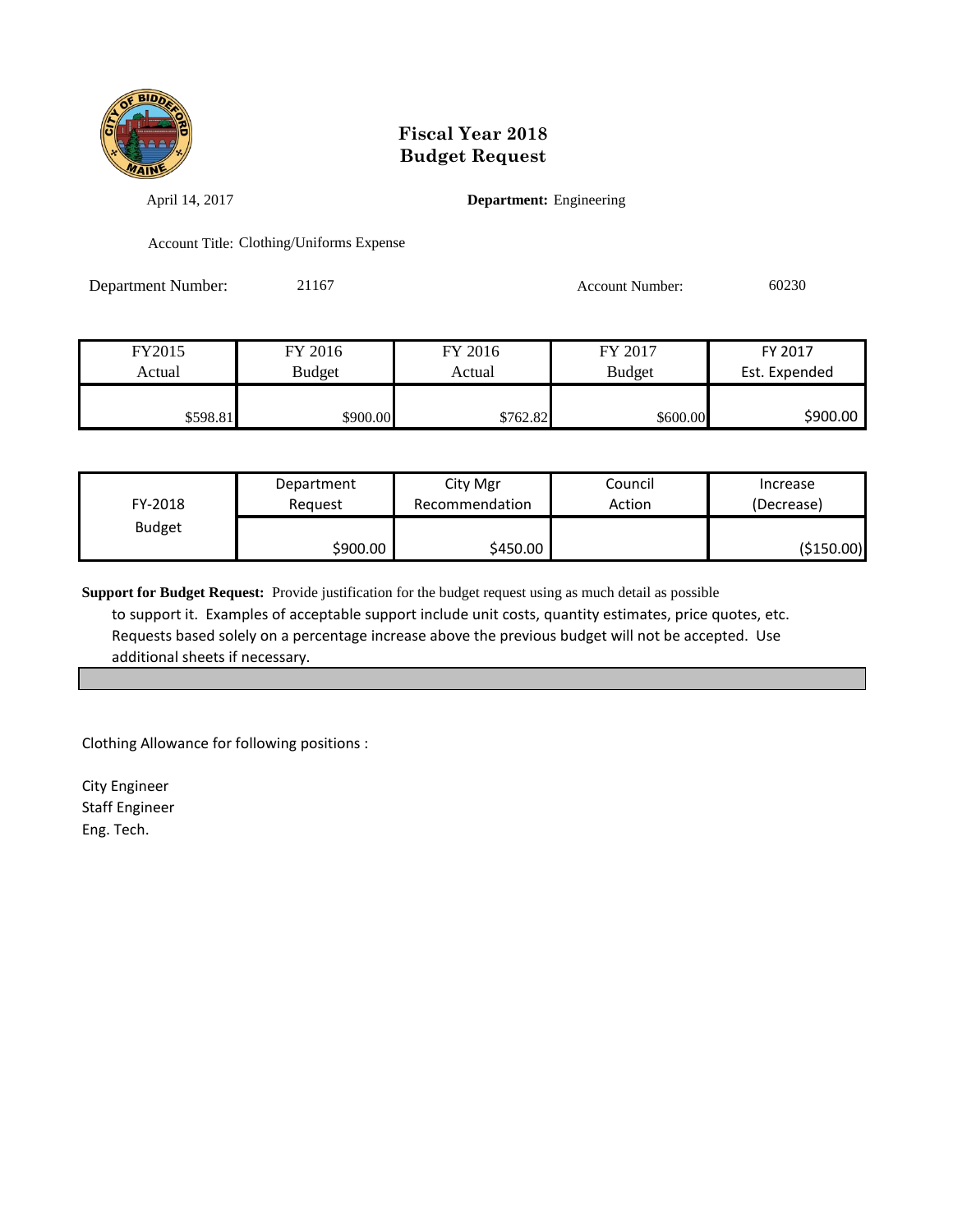

April 14, 2017 **Department:** Engineering

Account Title: Conferences/Training Expense

Department Number: 21167 Account Number: 60251

FY2015 FY 2016 FY 2016 FY 2017 FY 2017 Actual Budget Actual Budget Est. Expended \$610.43 \$700.00 \$594.44 \$650.00 \$646.00

| FY-2018       | Department | City Mgr       | Council | Increase   |
|---------------|------------|----------------|---------|------------|
|               | Reguest    | Recommendation | Action  | (Decrease) |
| <b>Budget</b> | \$850.00   | \$650.00       |         | \$0.00     |

**Support for Budget Request:** Provide justification for the budget request using as much detail as possible to support it. Examples of acceptable support include unit costs, quantity estimates, price quotes, etc. Requests based solely on a percentage increase above the previous budget will not be accepted. Use additional sheets if necessary.

Training/education costs to maintain professional licenses

| City Engineer : | \$350       |
|-----------------|-------------|
| Staff Engineer: | \$250       |
| Eng. Tech. $:$  | <b>S250</b> |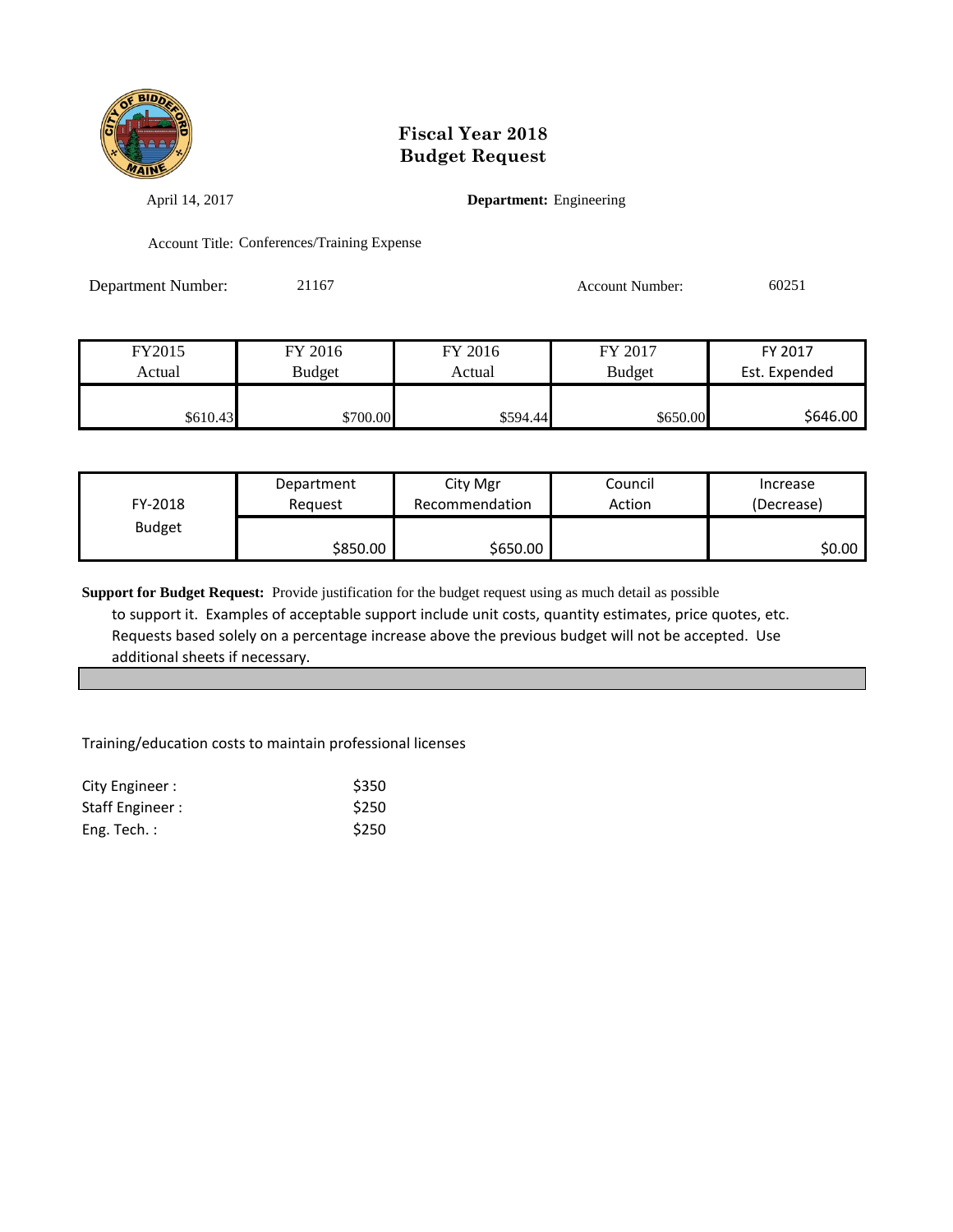

April 14, 2017 **Department:** Engineering

Account Title: Travel/Mileage Expense

Department Number: 21167 Account Number: 60252

FY2015 FY 2016 FY 2016 FY 2017 FY 2017 Actual Budget Actual Budget Est. Expended  $$600.64$  \$750.00 \$789.52 \$750.00 \$750.00

| FY-2018       | Department | City Mgr       | Council | Increase   |
|---------------|------------|----------------|---------|------------|
|               | Reauest    | Recommendation | Action  | (Decrease) |
| <b>Budget</b> | \$890.00   | \$750.00       |         | SO.OO I    |

**Support for Budget Request:** Provide justification for the budget request using as much detail as possible to support it. Examples of acceptable support include unit costs, quantity estimates, price quotes, etc. Requests based solely on a percentage increase above the previous budget will not be accepted. Use additional sheets if necessary.

| PACTS Mtgs.:                     | \$480 |
|----------------------------------|-------|
| State Muni. Engineers Meetings : | \$160 |
| Trainings:                       | \$150 |
| Misc. :                          | \$100 |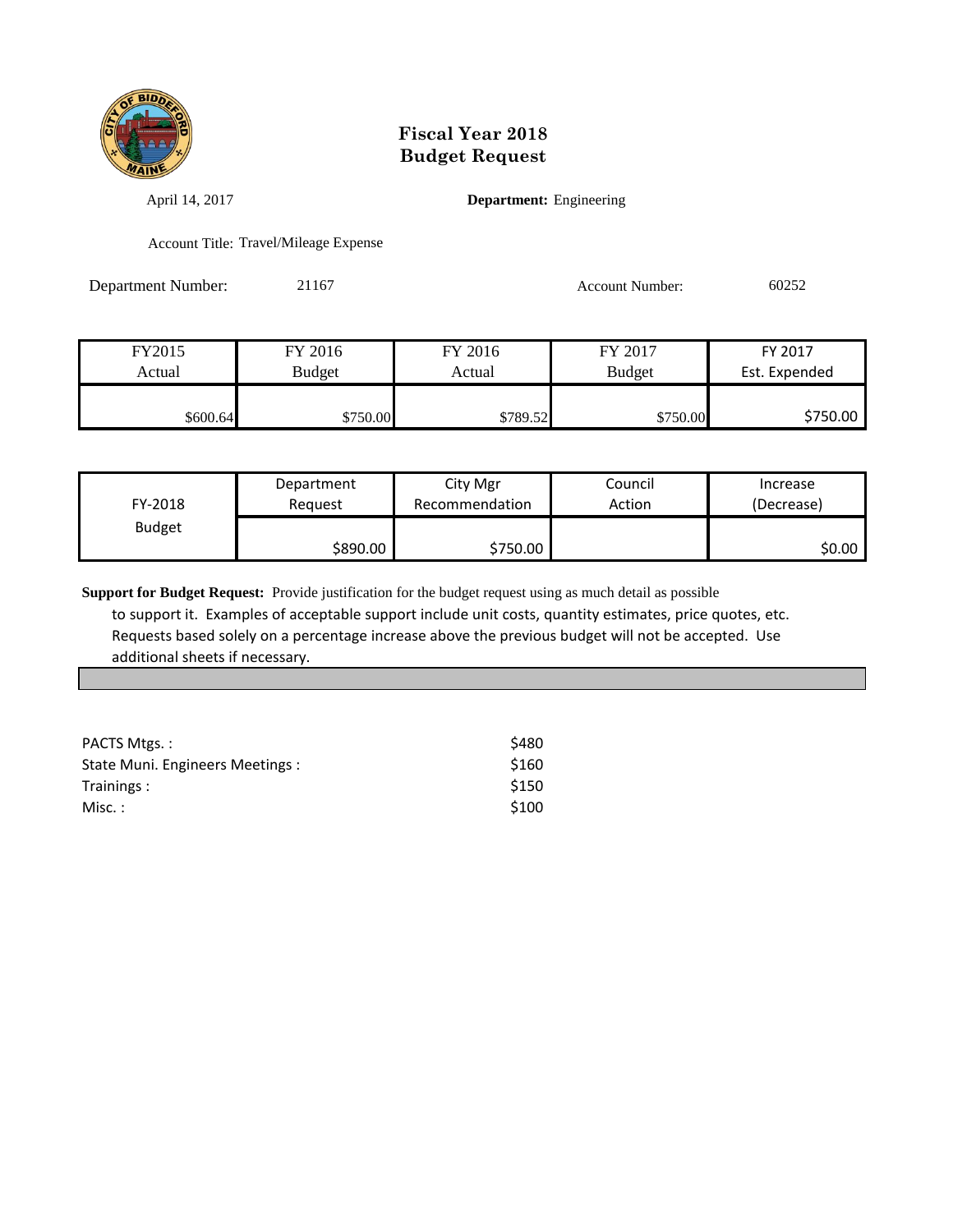

April 14, 2017 **Department:** Engineering

Account Title: Dues/Memberships Expense

Department Number: 21167 Account Number: 60256

| FY2015   | FY 2016       | FY 2016  | FY 2017       | FY 2017       |
|----------|---------------|----------|---------------|---------------|
| Actual   | <b>Budget</b> | Actual   | <b>Budget</b> | Est. Expended |
|          |               |          |               |               |
| \$105.09 | \$500.00      | \$385.96 | \$300.00      | \$300.00      |

| FY-2018       | Department | City Mgr       | Council | Increase   |
|---------------|------------|----------------|---------|------------|
|               | Reguest    | Recommendation | Action  | (Decrease) |
| <b>Budget</b> | \$300.00   | \$300.00       |         | \$0.00     |

**Support for Budget Request:** Provide justification for the budget request using as much detail as possible to support it. Examples of acceptable support include unit costs, quantity estimates, price quotes, etc. Requests based solely on a percentage increase above the previous budget will not be accepted. Use additional sheets if necessary.

Maine Society of Land Surveyors :  $$200$ Maine Assoc. of Site Evaluators :  $$100$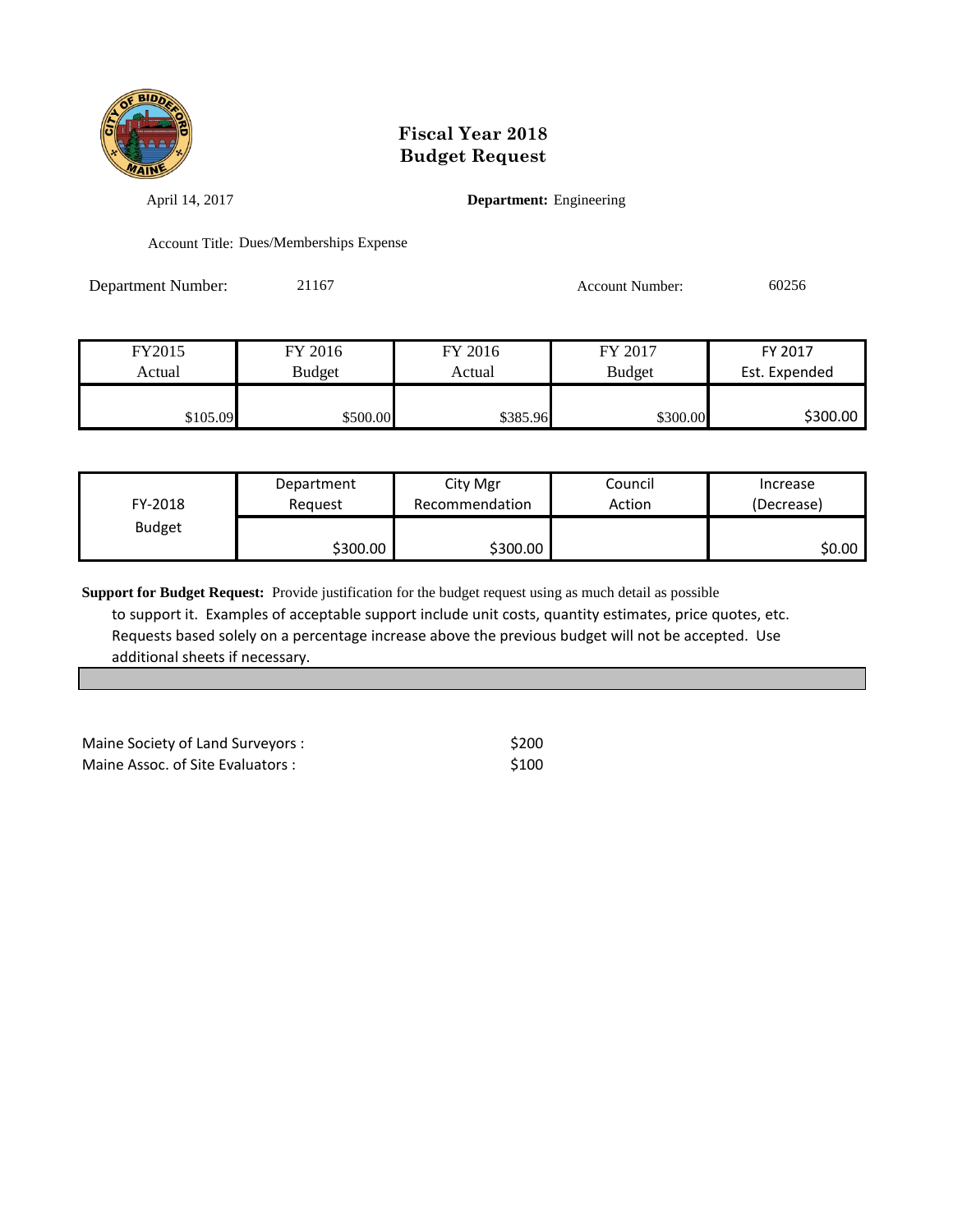

April 14, 2017 **Department:** Engineering

Account Title: Professional License Fees Exp

Department Number: 21167 Account Number: 60257

| FY2015   | FY 2016       | FY 2016  | FY 2017       | FY 2017       |
|----------|---------------|----------|---------------|---------------|
| Actual   | <b>Budget</b> | Actual   | <b>Budget</b> | Est. Expended |
|          |               |          |               |               |
| \$180.09 | \$750.00      | \$630.00 | \$455.00      | \$455.00      |

| FY-2018       | Department | City Mgr       | Council | Increase   |
|---------------|------------|----------------|---------|------------|
|               | Reauest    | Recommendation | Action  | (Decrease) |
| <b>Budget</b> | \$535.00   | \$535.00       |         | \$80.00    |

**Support for Budget Request:** Provide justification for the budget request using as much detail as possible to support it. Examples of acceptable support include unit costs, quantity estimates, price quotes, etc. Requests based solely on a percentage increase above the previous budget will not be accepted. Use additional sheets if necessary.

| Engineer's License (2) :  | \$160            |
|---------------------------|------------------|
| Land Surveyor's License : | <b>S275</b>      |
| Soils Eval. License:      | S <sub>100</sub> |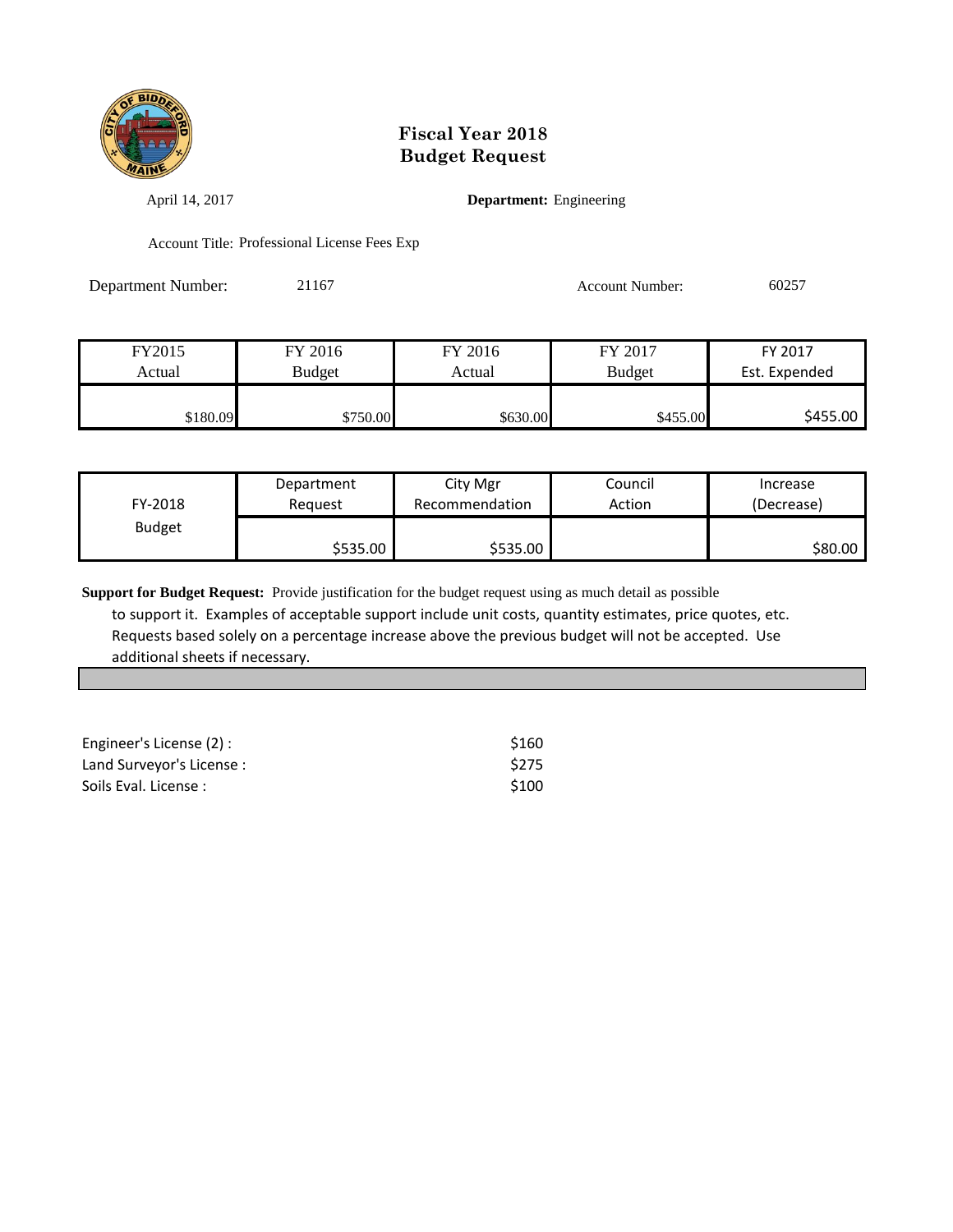

April 14, 2017 **Department:** Engineering

Account Title: Registry of Deeds Fee Expense

Department Number: 21167 Account Number: 60304

| FY2015  | FY 2016       | FY 2016 | FY 2017       | FY 2017       |
|---------|---------------|---------|---------------|---------------|
| Actual  | <b>Budget</b> | Actual  | <b>Budget</b> | Est. Expended |
|         |               |         |               |               |
| \$64.00 | \$100.00      | \$31.24 | \$100.00      | \$85.00       |

| FY-2018       | Department | City Mgr       | Council | Increase   |
|---------------|------------|----------------|---------|------------|
|               | Reauest    | Recommendation | Action  | (Decrease) |
| <b>Budget</b> | S100.00 I  | \$100.00       |         | \$0.00     |

**Support for Budget Request:** Provide justification for the budget request using as much detail as possible to support it. Examples of acceptable support include unit costs, quantity estimates, price quotes, etc. Requests based solely on a percentage increase above the previous budget will not be accepted. Use additional sheets if necessary.

Deed/Plan copies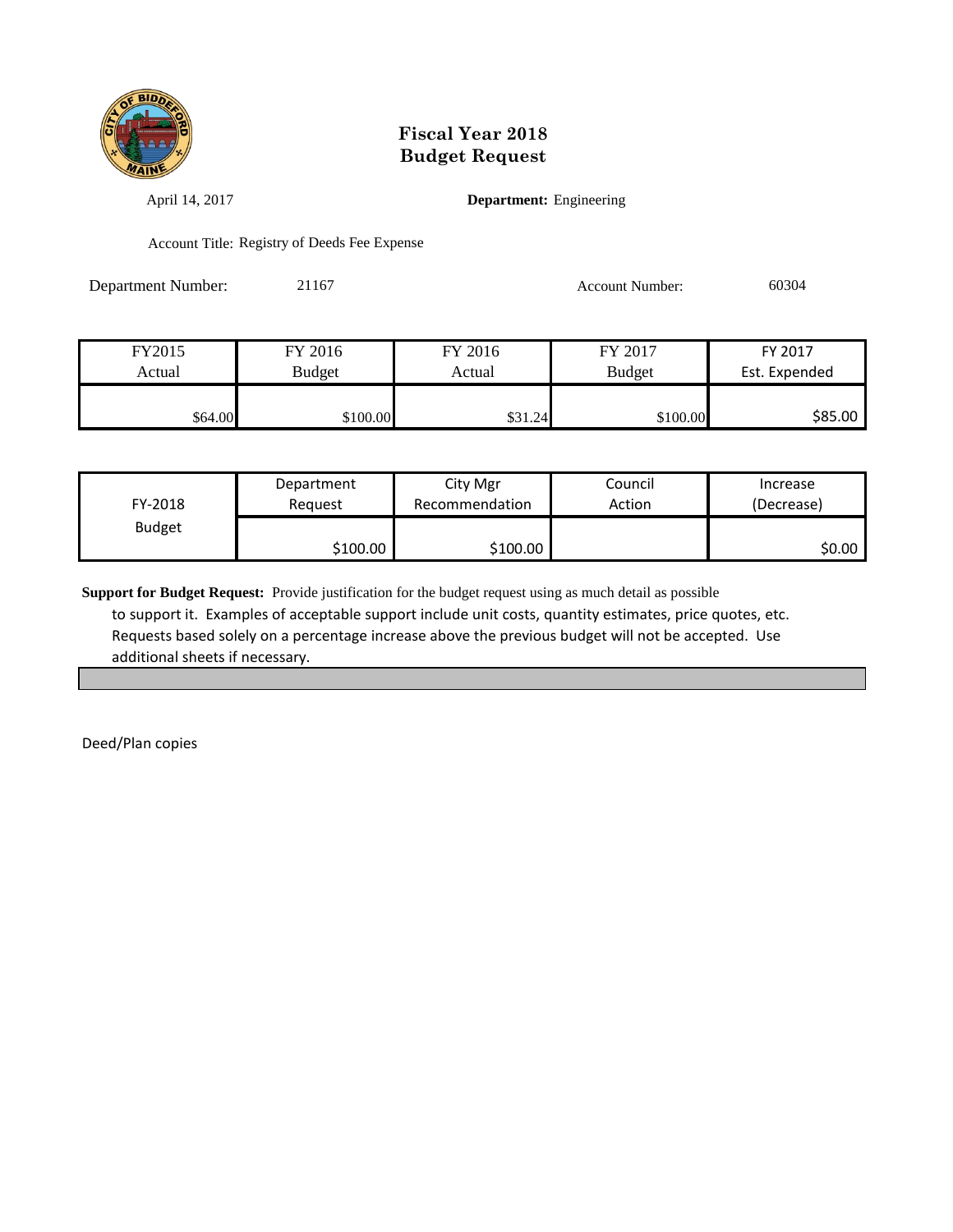

April 14, 2017 **Department:** Engineering

Account Title: Other Prof/Consult Srvs Exp

Department Number: 21167 Account Number: 60306

| FY2015      | FY 2016       | FY 2016     | FY 2017     | FY 2017       |
|-------------|---------------|-------------|-------------|---------------|
| Actual      | <b>Budget</b> | Actual      | Budget      | Est. Expended |
|             |               |             |             |               |
| \$19,704.02 | \$29,000.00   | \$24,209.19 | \$29,000.00 | \$21,117.00   |

| FY-2018       | Department  | City Mgr       | Council | Increase   |
|---------------|-------------|----------------|---------|------------|
|               | Reguest     | Recommendation | Action  | (Decrease) |
| <b>Budget</b> | \$31,430.00 | \$31,000.00    |         | \$2,000.00 |

**Support for Budget Request:** Provide justification for the budget request using as much detail as possible to support it. Examples of acceptable support include unit costs, quantity estimates, price quotes, etc. Requests based solely on a percentage increase above the previous budget will not be accepted. Use additional sheets if necessary.

Stormwater MS4 :  $$26,430$ Thatcher Brook Watershed :  $$5,000$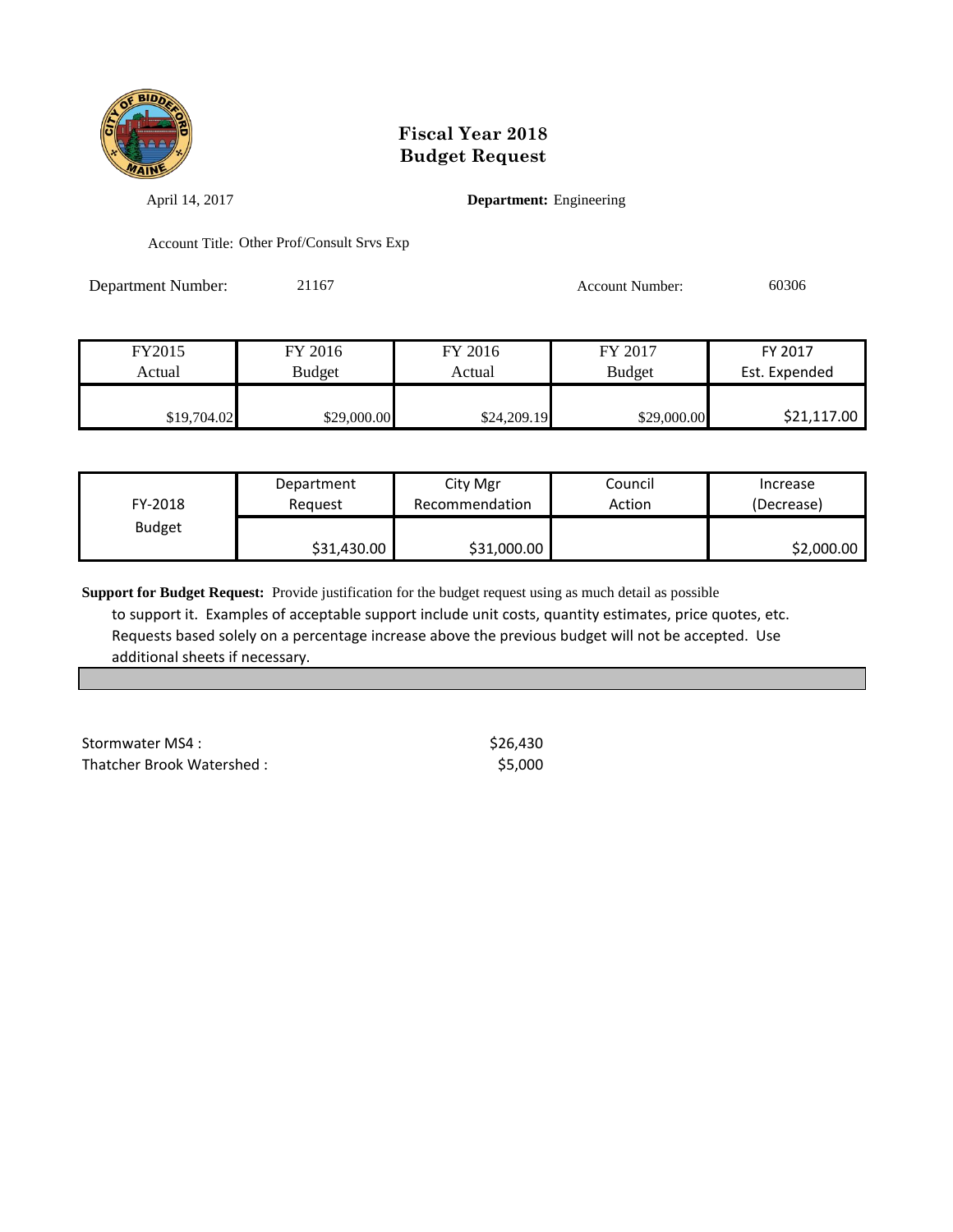

April 14, 2017 **Department:** Engineering

Account Title: Service Contracts Expense

Department Number: 21167 Account Number: 60310

| FY2015     | FY 2016       | FY 2016    | FY 2017       | FY 2017       |
|------------|---------------|------------|---------------|---------------|
| Actual     | <b>Budget</b> | Actual     | <b>Budget</b> | Est. Expended |
|            |               |            |               |               |
| \$1,395.00 | \$0.00        | \$1,464.00 | \$1,500.00    | \$1,537.00    |

| FY-2018       | Department | City Mgr       | Council | Increase   |
|---------------|------------|----------------|---------|------------|
|               | Reauest    | Recommendation | Action  | (Decrease) |
| <b>Budget</b> | \$2,400.00 | \$2,400.00     |         | \$900.00   |

**Support for Budget Request:** Provide justification for the budget request using as much detail as possible to support it. Examples of acceptable support include unit costs, quantity estimates, price quotes, etc. Requests based solely on a percentage increase above the previous budget will not be accepted. Use additional sheets if necessary.

| Plotter:       | \$1,200 |
|----------------|---------|
| RTK Base Unit: | \$1,200 |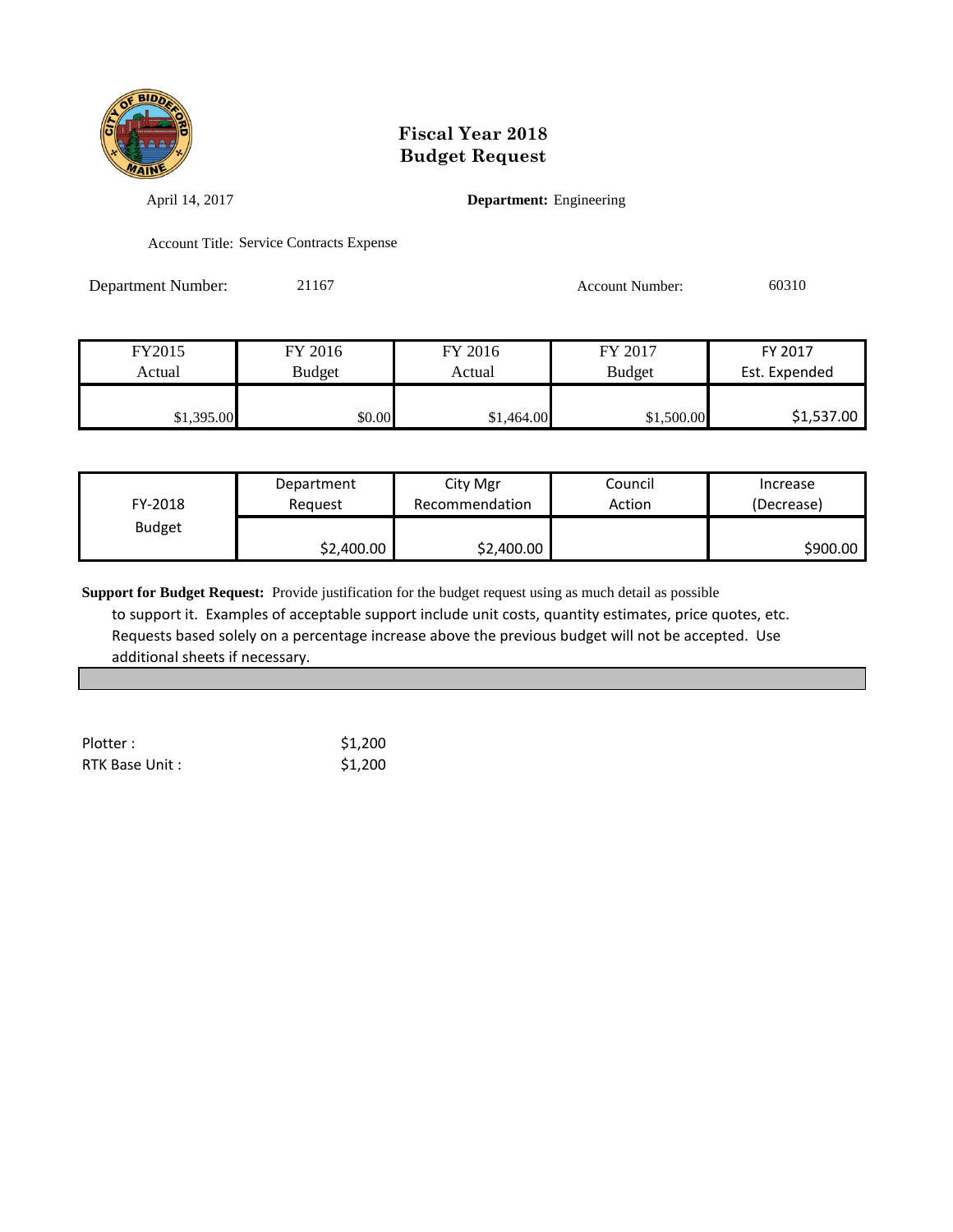

April 14, 2017 **Department:** Engineering

Account Title: Phone/Celular/Paging Exp

Department Number: 21167 Account Number: 60402

| FY2015 | FY 2016       | FY 2016 | FY 2017       | FY 2017       |
|--------|---------------|---------|---------------|---------------|
| Actual | <b>Budget</b> | Actual  | <b>Budget</b> | Est. Expended |
|        |               |         |               |               |
| \$0.00 | \$0.00        | \$0.00  | \$0.00        | \$0.00        |

| FY-2018       | Department | City Mgr       | Council | Increase   |
|---------------|------------|----------------|---------|------------|
|               | Reauest    | Recommendation | Action  | (Decrease) |
| <b>Budget</b> | \$1,166.00 | \$1,166.00     |         | \$1,166.00 |

**Support for Budget Request:** Provide justification for the budget request using as much detail as possible to support it. Examples of acceptable support include unit costs, quantity estimates, price quotes, etc. Requests based solely on a percentage increase above the previous budget will not be accepted. Use additional sheets if necessary.

RTK Unit aircard  $$39.17/m$ onth :  $$470$ Staff Engr. smart phone \$58.00/month : \$696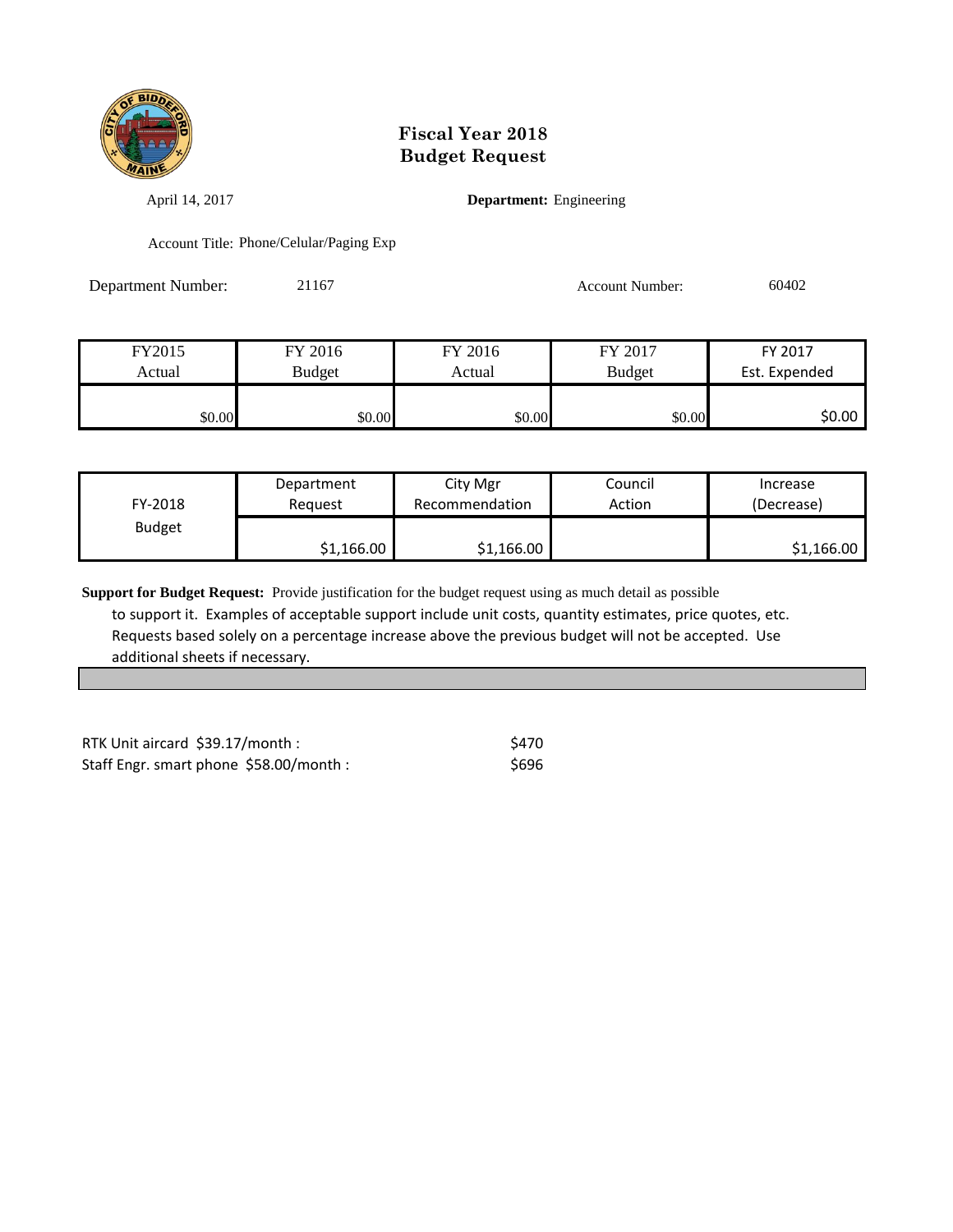

April 14, 2017 **Department:** Engineering

Account Title: Gasoline Expense

Department Number: 21167 Account Number: 60411

| FY2015     | FY 2016       | FY 2016    | FY 2017       | FY 2017       |
|------------|---------------|------------|---------------|---------------|
| Actual     | <b>Budget</b> | Actual     | <b>Budget</b> | Est. Expended |
|            |               |            |               |               |
| \$1,407.04 | \$1,645.00    | \$1,179.13 | \$905.00      | \$784.00      |

| FY-2018       | Department | City Mgr       | Council | Increase   |
|---------------|------------|----------------|---------|------------|
|               | Reauest    | Recommendation | Action  | (Decrease) |
| <b>Budget</b> | \$970.00   | \$970.00       |         | \$65.00    |

**Support for Budget Request:** Provide justification for the budget request using as much detail as possible to support it. Examples of acceptable support include unit costs, quantity estimates, price quotes, etc. Requests based solely on a percentage increase above the previous budget will not be accepted. Use additional sheets if necessary.

Projected usage 500 gallons @ \$1.94/gal.

| FY 17 usage $(6 \text{ months})$ : | 216 gallons |
|------------------------------------|-------------|
| $FY$ 16 usage :                    | 393 gallons |
| $FY$ 15 usage :                    | 413 gallons |
| $FY$ 14 usage :                    | 402 gallons |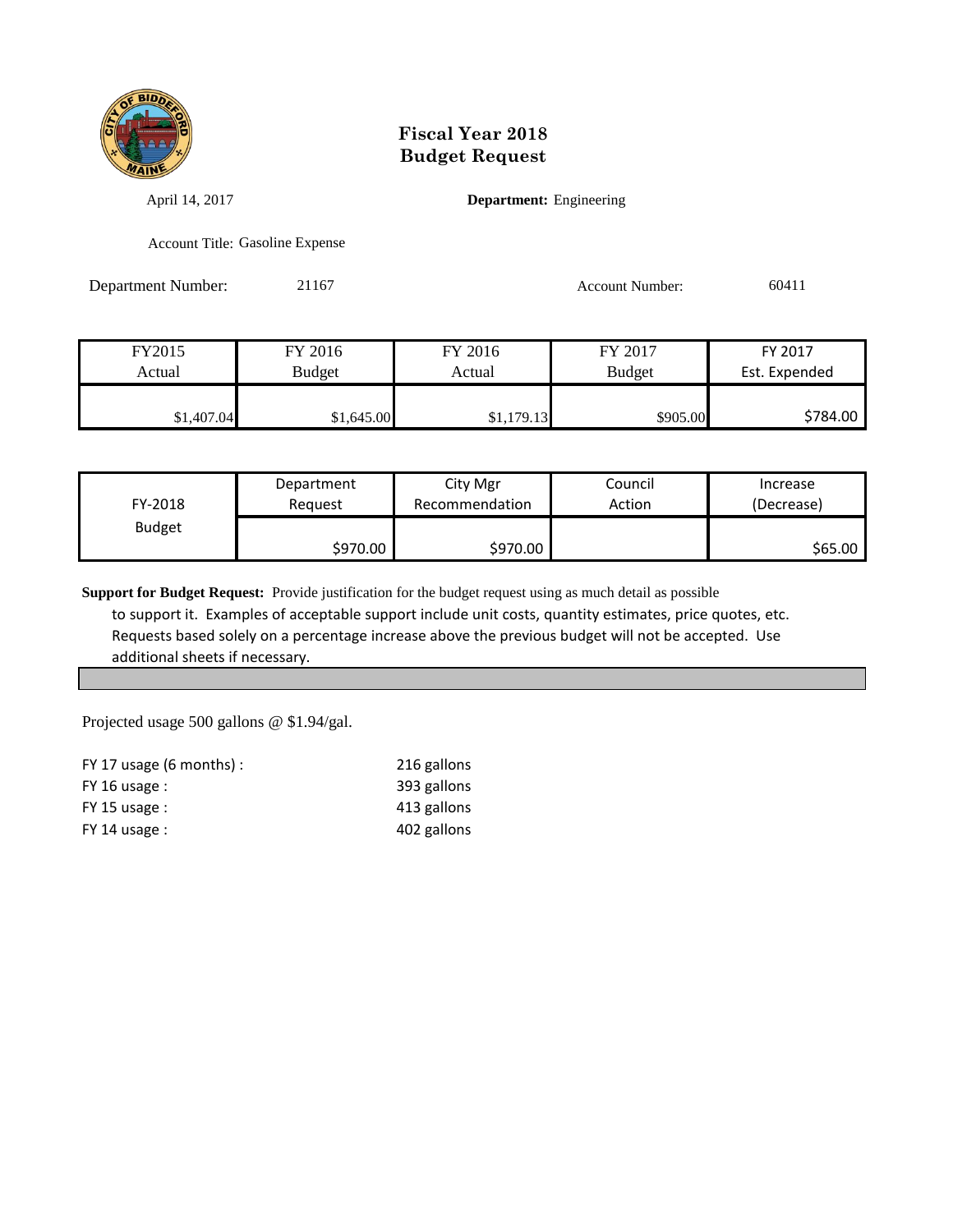

April 14, 2017 **Department:** Engineering

Account Title: Operating Equip Repair Exp

Department Number: 21167 Account Number: 60452

| FY2015 | FY 2016  | FY 2016 | FY 2017       | FY 2017       |
|--------|----------|---------|---------------|---------------|
| Actual | Budget   | Actual  | <b>Budget</b> | Est. Expended |
|        |          |         |               |               |
| \$0.00 | \$850.00 | \$0.00  | \$500.00      | \$250.00      |

| FY-2018       | Department | City Mgr       | Council | Increase   |
|---------------|------------|----------------|---------|------------|
|               | Reauest    | Recommendation | Action  | (Decrease) |
| <b>Budget</b> | \$500.00   | \$500.00       |         | \$0.00     |

**Support for Budget Request:** Provide justification for the budget request using as much detail as possible to support it. Examples of acceptable support include unit costs, quantity estimates, price quotes, etc. Requests based solely on a percentage increase above the previous budget will not be accepted. Use additional sheets if necessary.

Projected costs for upkeep / repair of transit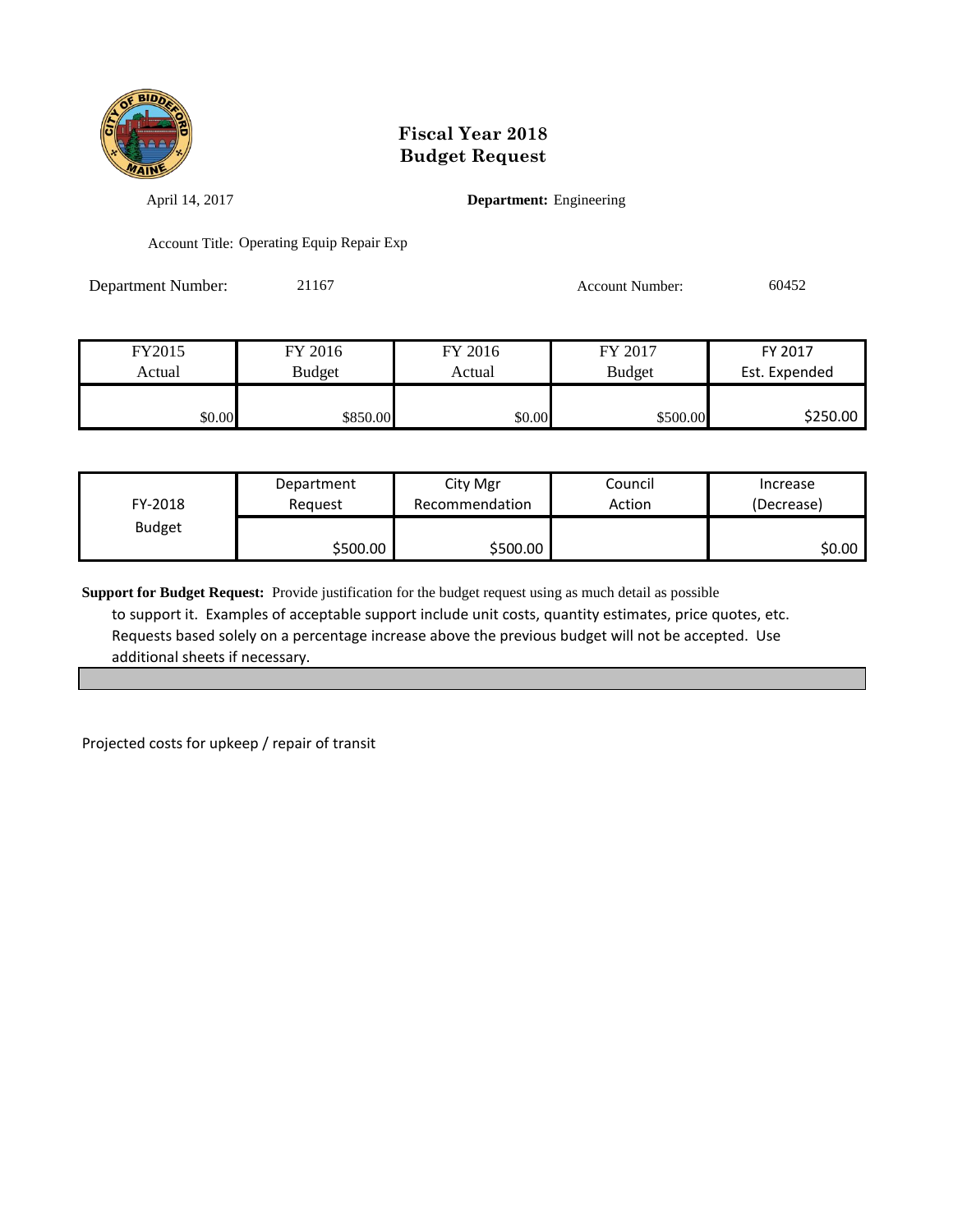

April 14, 2017 **Department:** Engineering

Account Title: Vehicle Repair/Tires/Oil Exp

Department Number: 21167 Account Number: 60453

| FY2015   | FY 2016    | FY 2016    | FY 2017       | FY 2017       |
|----------|------------|------------|---------------|---------------|
| Actual   | Budget     | Actual     | <b>Budget</b> | Est. Expended |
|          |            |            |               |               |
| \$371.70 | \$1,025.00 | \$3,086.71 | \$1,000.00    | \$1,700.00    |

| FY-2018       | Department | City Mgr       | Council | Increase   |
|---------------|------------|----------------|---------|------------|
|               | Reguest    | Recommendation | Action  | (Decrease) |
| <b>Budget</b> | \$1,050.00 | \$1,000.00     |         | \$0.00     |

**Support for Budget Request:** Provide justification for the budget request using as much detail as possible to support it. Examples of acceptable support include unit costs, quantity estimates, price quotes, etc. Requests based solely on a percentage increase above the previous budget will not be accepted. Use additional sheets if necessary.

Unit # Cost

59 \$1,050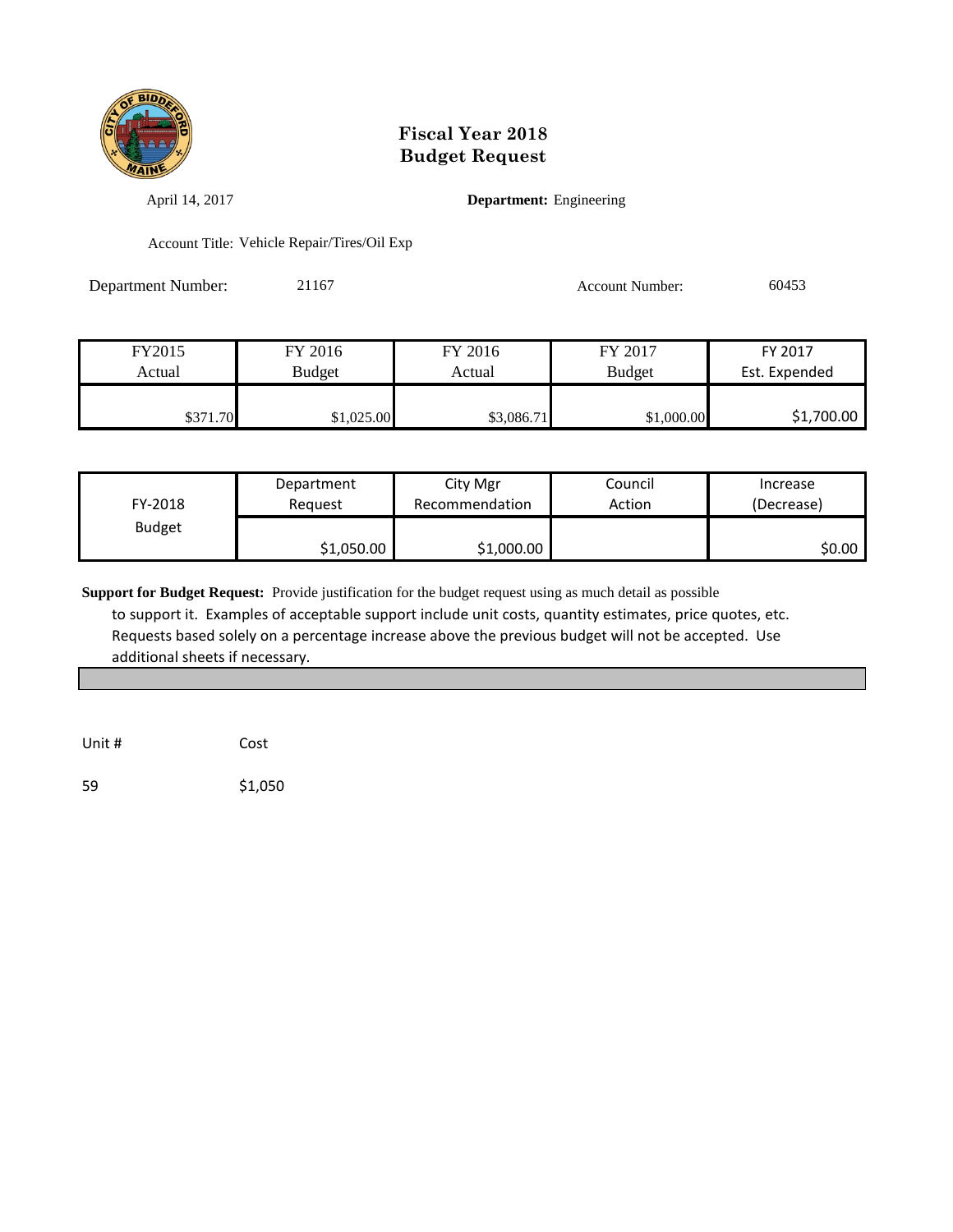

April 14, 2017 **Department:** Engineering

Account Title: Admin/Office Supp/Eqt Non-Cap

Department Number: 21167 Account Number: 60500

| FY2015   | FY 2016    | FY 2016    | FY 2017       | FY 2017       |
|----------|------------|------------|---------------|---------------|
| Actual   | Budget     | Actual     | <b>Budget</b> | Est. Expended |
|          |            |            |               |               |
| \$766.88 | \$1,200.00 | \$1,244.90 | \$1,200.00    | \$1,049.00    |

| FY-2018       | Department | City Mgr       | Council | Increase   |
|---------------|------------|----------------|---------|------------|
|               | Reguest    | Recommendation | Action  | (Decrease) |
| <b>Budget</b> | \$1,500.00 | \$1,200.00     |         | \$0.00     |

**Support for Budget Request:** Provide justification for the budget request using as much detail as possible to support it. Examples of acceptable support include unit costs, quantity estimates, price quotes, etc. Requests based solely on a percentage increase above the previous budget will not be accepted. Use additional sheets if necessary.

Misc. Office Supplies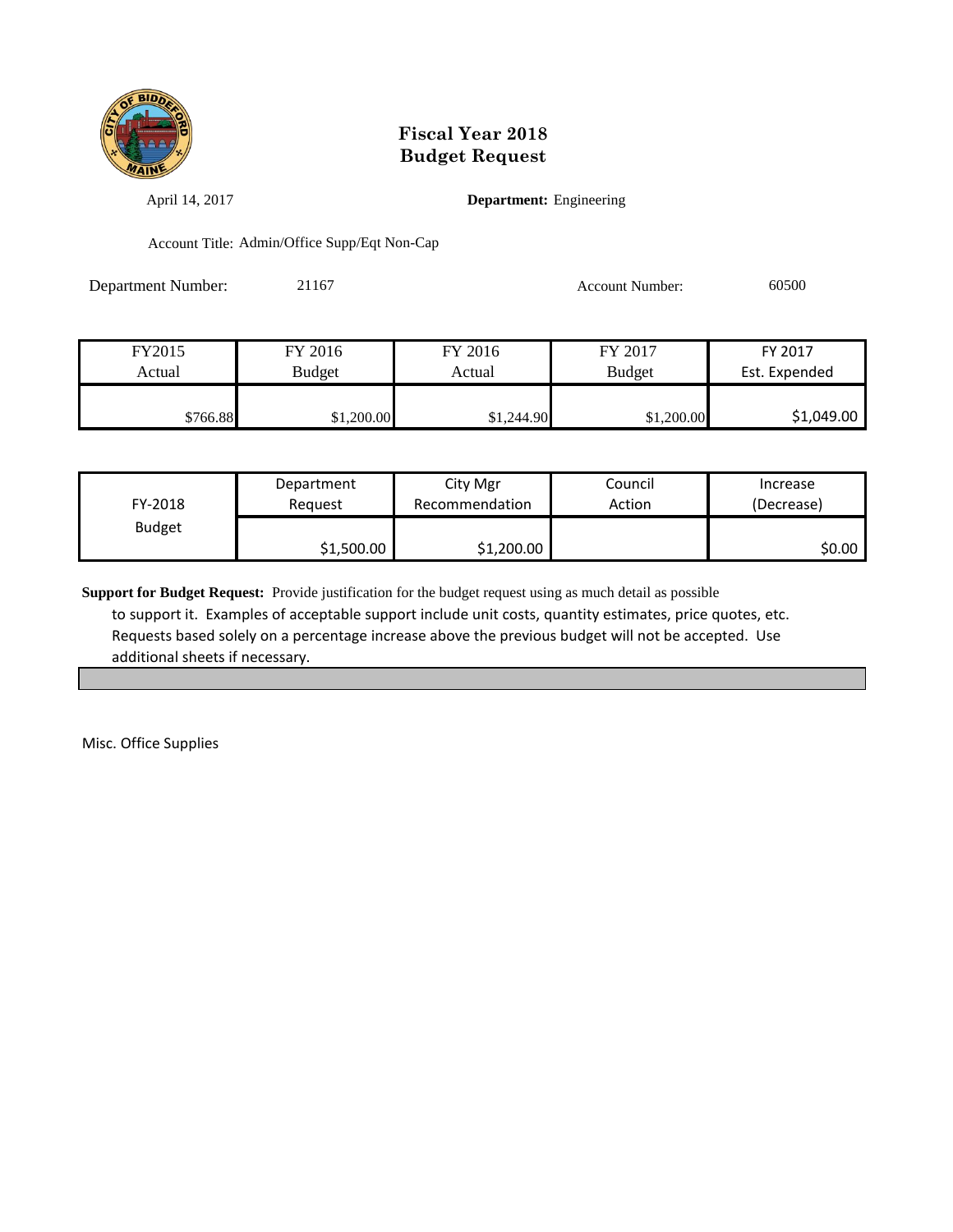

April 14, 2017 **Department:** Engineering

Account Title: Operating Supp/Eqt Non-Cap

Department Number: 21167 Account Number: 60501

| FY2015     | FY 2016       | FY 2016    | FY 2017       | FY 2017       |
|------------|---------------|------------|---------------|---------------|
| Actual     | <b>Budget</b> | Actual     | <b>Budget</b> | Est. Expended |
|            |               |            |               |               |
| \$1,838.13 | \$3,900.00    | \$3,705.79 | \$3,300.00    | \$2,885.00    |

| FY-2018       | Department | City Mgr       | Council | Increase   |
|---------------|------------|----------------|---------|------------|
|               | Reauest    | Recommendation | Action  | (Decrease) |
| <b>Budget</b> | \$3,710.00 | \$3,500.00     |         | \$200.00   |

**Support for Budget Request:** Provide justification for the budget request using as much detail as possible to support it. Examples of acceptable support include unit costs, quantity estimates, price quotes, etc. Requests based solely on a percentage increase above the previous budget will not be accepted. Use additional sheets if necessary.

| Drafting supplies :     | \$2,010 |
|-------------------------|---------|
| Survey supplies :       | \$200   |
| Books, manuals:         | \$100   |
| Software:               | \$800   |
| Construction supplies : | \$250   |
| Small tools:            | \$250   |
| Safety equip.:          | \$100   |
|                         |         |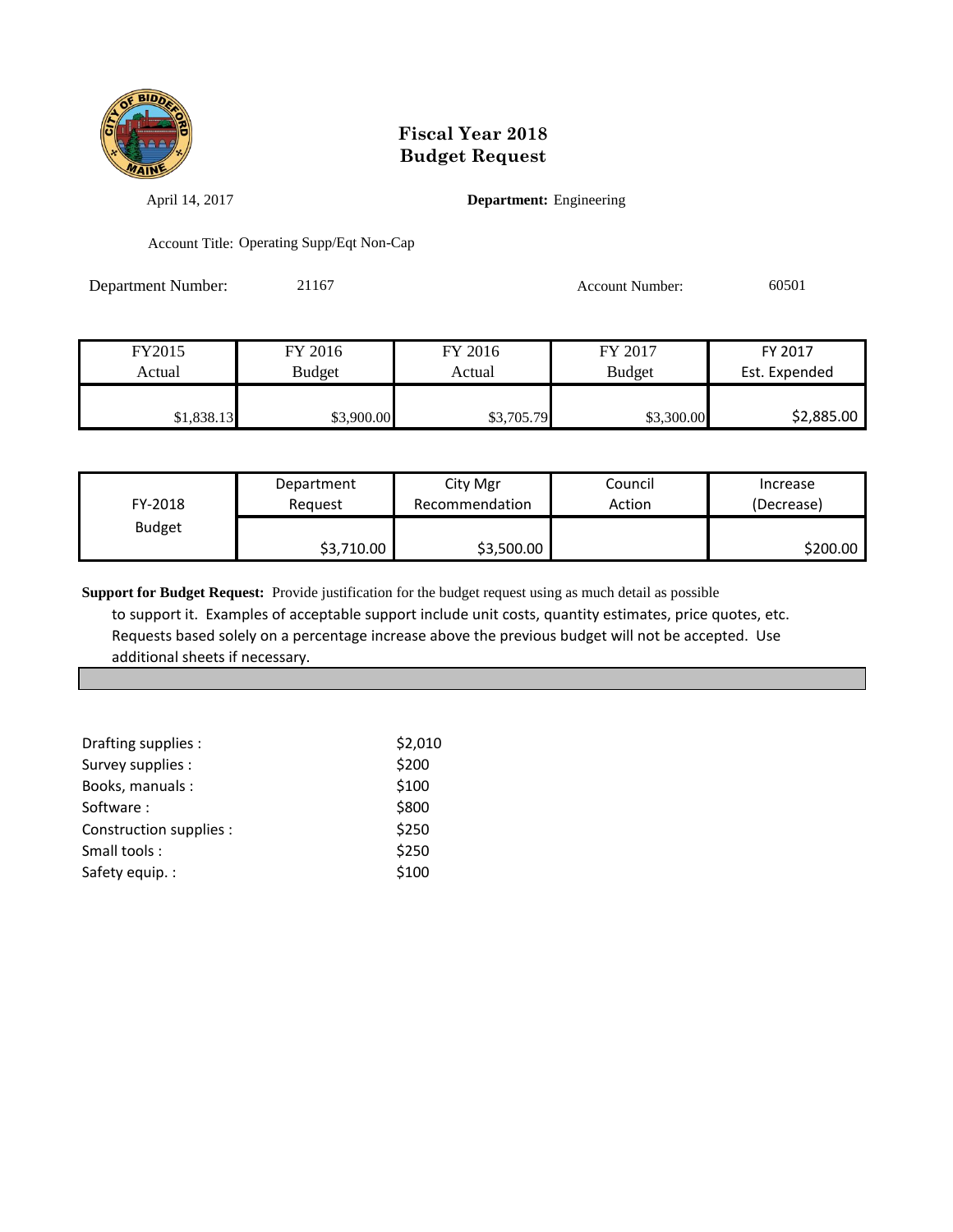

April 14, 2017 **Department:** Engineering

Account Title: Printing & Copying Expense

Department Number: 21167 Account Number: 60502

| FY2015 | FY 2016       | FY 2016  | FY 2017       | FY 2017       |
|--------|---------------|----------|---------------|---------------|
| Actual | <b>Budget</b> | Actual   | <b>Budget</b> | Est. Expended |
|        |               |          |               |               |
| \$0.00 | \$150.00      | \$461.52 | \$150.00      | \$100.00      |

| FY-2018       | Department | City Mgr       | Council | Increase   |
|---------------|------------|----------------|---------|------------|
|               | Reguest    | Recommendation | Action  | (Decrease) |
| <b>Budget</b> | \$150.00   | \$150.00       |         | SO.OO I    |

**Support for Budget Request:** Provide justification for the budget request using as much detail as possible to support it. Examples of acceptable support include unit costs, quantity estimates, price quotes, etc. Requests based solely on a percentage increase above the previous budget will not be accepted. Use additional sheets if necessary.

Printing of plans and specifications by outside vendors